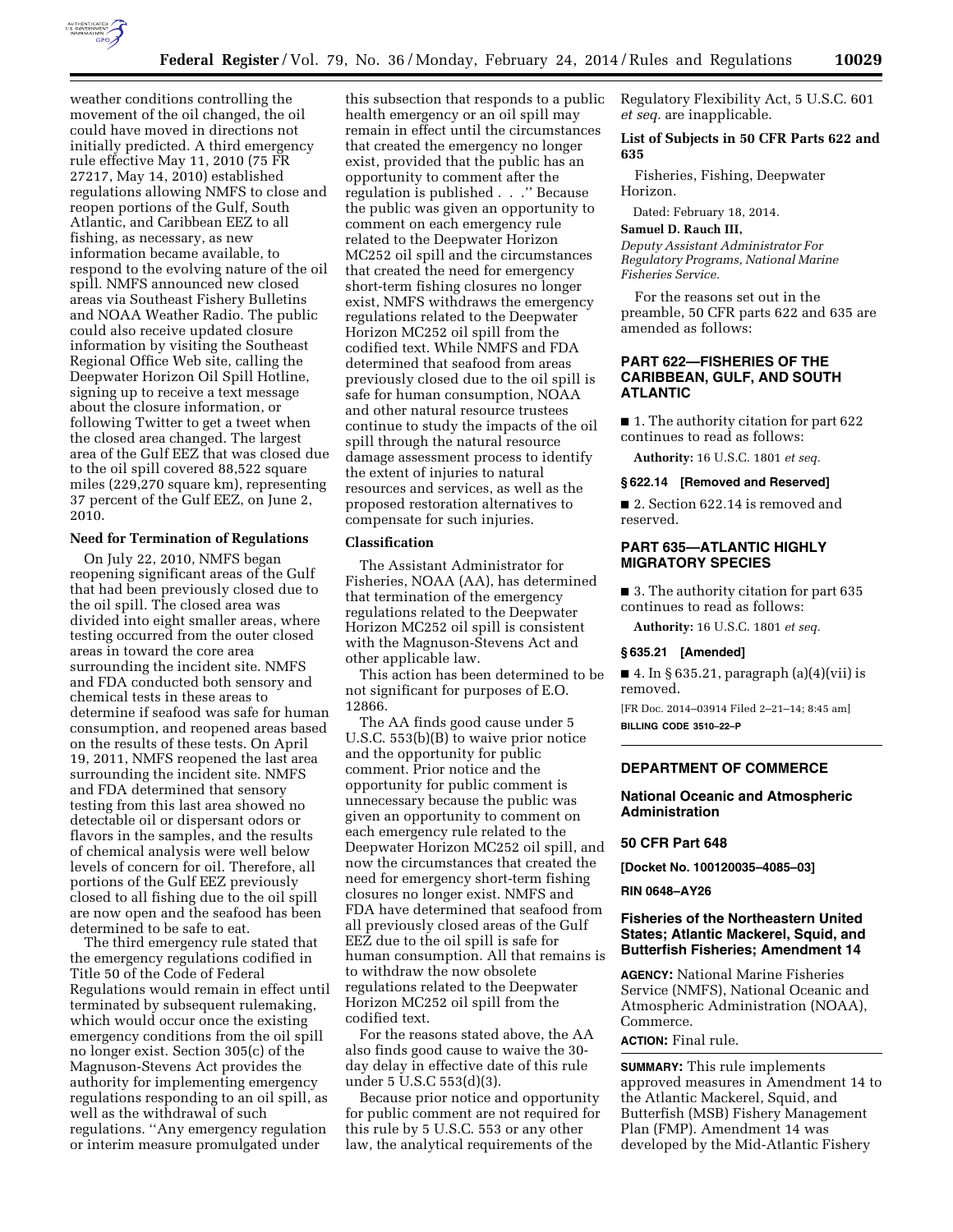Management Council (Council) to improve the catch monitoring program for the MSB fisheries, with a focus on better evaluation of the incidental catch of river herring and shad, and to address river herring and shad bycatch issues in the mackerel fishery. The approved measures include: Revising vessel reporting requirements (vessel trip reporting frequency, pre-trip and prelanding vessel notification requirements, and requirements for vessel monitoring systems); expanding vessel requirements to maximize observer's ability to sample catch at-sea; minimizing the discarding of unsampled catch; and a measure to allow the Council to set a cap on river herring and shad catch in the Atlantic mackerel fishery. NMFS disapproved three measures in Amendment 14: A dealer reporting requirement; a cap that, if achieved, would require vessels discarding catch before it had been sampled by observers (known as slippage) to return to port; and a requirement for increased observer coverage on limited access midwater trawl and small-mesh bottom trawl mackerel trips, coupled with an industry contribution of \$325 per day toward observer costs. NMFS disapproved these measures because it determined that they are inconsistent with the Magnuson-Stevens Fishery Conservation and Management Act (MSA) and other applicable law. Therefore, these three measures are not implemented in this action.

**DATES:** Effective March 26, 2014, except for the amendments to § 648.7(b)(3)(ii)– (iii) and § 648.10, which are effective April 25, 2014.

**ADDRESSES:** Copies of supporting documents used by the Council, including the Environmental Impact Statement (EIS) and Regulatory Impact Review (RIR)/Initial Regulatory Flexibility Analysis (IRFA), are available from: Dr. Christopher M. Moore, Executive Director, Mid-Atlantic Fishery Management Council, Room 2115, Federal Building, 300 South New Street, Dover, DE 19904–6790. The EIS/ RIR/IRFA is also accessible via the Internet at *<http://www.nero.nmfs.gov>*.

Written comments regarding the burden-hour estimates or other aspects of the collection-of-information requirements contained in this final rule may be submitted to NMFS, Greater Atlantic Regional Fisheries Office, 55 Great Republic Drive, Gloucester, MA 01930, and by email to *OIRA*\_*[Submission@omb.eop.gov,](mailto:OIRA_Submission@omb.eop.gov)* or fax to 202–395–7285.

Information on the Federal Vessel Monitoring System (VMS)

reimbursement program is available from the Pacific States Marine Fisheries Commission, 205 SE Spokane Street, Suite 100, Portland, OR 97202 (Web site: *[http://www.psmfc.org/,](http://www.psmfc.org/)* Telephone Number: 503–595–3100, Fax Number: 503–595–3232) and from the NMFS VMS Support Center at 888–219–9228.

# **FOR FURTHER INFORMATION CONTACT:** Aja

Szumylo, Fishery Policy Analyst, phone 978–281–9195, fax 978–281–9135.

# **SUPPLEMENTARY INFORMATION:**

# **Background**

On June 9, 2010 (75 FR 32745), the Council published a notice of intent (NOI) to prepare an EIS for Amendment 14 to the MSB FMP to consider measures to: Implement catch share systems for the squid fisheries, increase fishery monitoring to determine the significance of river herring and shad incidental catch in the MSB fisheries, and measures to minimize bycatch and/ or incidental catch of river herring and shad. The Council subsequently conducted scoping meetings during June 2010 to gather public comments on these issues. Based on the comments submitted during scoping, the Council removed consideration of catch shares for squids from Amendment 14 at its August 2010 meeting.

Following further development of Amendment 14, the Council conducted MSA and National Environmental Policy Act public hearings in April and May 2012, and, following the public comment period on the draft EIS that ended on June 4, 2012, the Council adopted Amendment 14 on June 14, 2012. The Council submitted Amendment 14 to NMFS for review on February 26, 2012. Following a series of revisions, the Council submitted a revised version of Amendment 14 to NMFS on June 3, 2013. A Notice of Availability (NOA) for Amendment 14, as submitted by the Council for review by the Secretary of Commerce (Secretary), was published on August 12, 2013 (78 FR 48852), with a comment period ending September 16, 2013. A proposed rule for Amendment 14 was published on August 29, 2013 (78 FR 53404), with a comment period ending October 11, 2013. On November 7, 2013, NMFS partially approved Amendment 14 on behalf of the Secretary. NMFS sent a letter to the Council on November 7, 2013, informing it of the partial approval of Amendment 14.

The Council spent several years developing this amendment, and it contains many measures that will improve MSB management and that can be administered by NMFS. NMFS supports improvements to fishery-

dependent data collections, either through increasing reporting requirements or expanding the at-sea monitoring of the MSB fisheries. NMFS also shares the Council's concern for reducing river herring and shad bycatch and unintended catch, and unnecessary discarding. However, three measures in Amendment 14 lacked adequate rationale or development by the Council, and NMFS had utility and legal concerns with the implementation of these measures. These measures were: A requirement for mackerel and longfin squid dealers to document how they estimated species composition of the weights of the fish they report; a cap that, if reached, would require vessels discarding catch before it had been sampled by observers to return to port; and a recommendation for 100-percent observer coverage on all limited access midwater trawl and Tier 1 small-mesh bottom trawl mackerel trips, 50-percent coverage on Tier 2 small-mesh bottom trawl trips, and 25-percent coverage on Tier 3 small-mesh bottom trawl trips, coupled with an industry contribution of \$325 per day toward observer costs. NMFS expressed potential concerns with these measures throughout the development of this amendment, but these measures have strong support from some stakeholders. The proposed rule for Amendment 14 described NMFS's concerns about these measures' consistency with the MSA and other applicable law. In addition, the proposed rule described the recent disapproval of similar measures in the New England Fishery Management Council's Amendment 5 to the Atlantic Herring FMP. After review of public comments, NMFS determined these three measures had to be disapproved because they are inconsistent with the MSA and other applicable law. In the November 7, 2013, partial approval letter sent to the Council, NMFS detailed recommendations on how these measures could be revised in a future action to address NMFS's concerns. If the Council chooses to revise these measures and submit them in a future action, NMFS will continue to work with the Council to design effective measures to help improve management of the MSB fisheries. Whether those future actions would be amendments or framework adjustments would depend on the scope of the revised measures.

Amendment 14 includes measures to address the catch of river herring and shad in the mackerel fishery. River herring (alewife and blueback herring) and shad (American shad and hickory shad) are anadromous species that cooccur seasonally with mackerel and are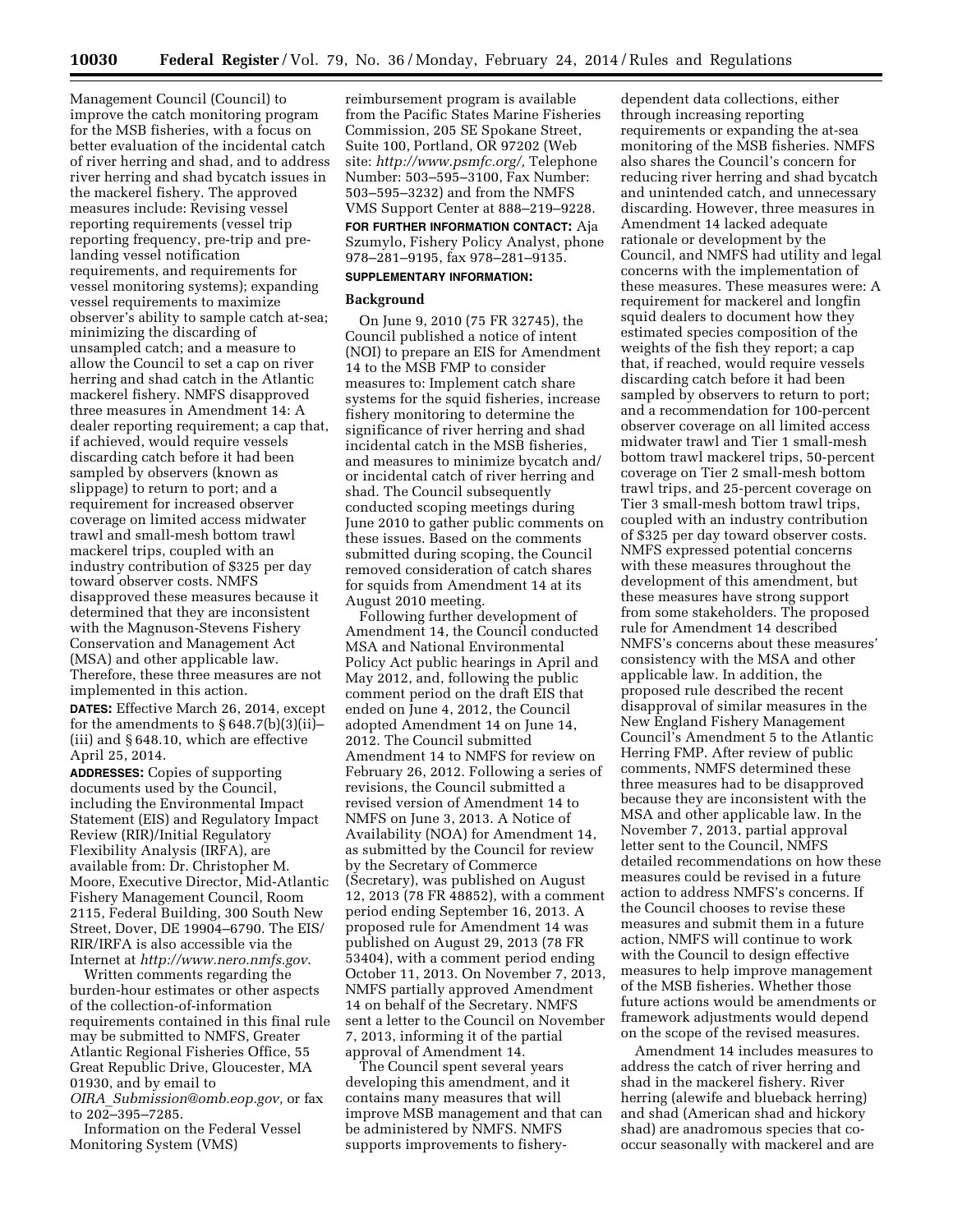harvested as incidental catch in the mackerel fishery. For the purposes of this rulemaking, the term ''river herring and shad'' refers to all four species. When river herring and shad are encountered in the mackerel fishery, they are either discarded at sea (bycatch) or retained and sold as part of the mackerel catch (incidental catch). For the purposes of this rulemaking, the terms bycatch and incidental catch are used interchangeably.

#### **Approved Measures**

As noted in the proposed rule, some of the regulations implemented through Amendment 14 overlap with the regulations implemented through Amendment 5 to the Atlantic Herring FMP, which will publish as a final rule shortly. Several sections of regulatory text are affected by both actions. Since the Amendment 5 regulatory text is now finalized, the regulatory text presented in this final rule references the updated regulations. Therefore, it differs slightly in structure, but not content, from the regulations presented in the proposed rule.

This final rule implements approved management measures that:

• Institute weekly vessel trip reports (VTRs) for all MSB permits to facilitate quota monitoring and cross-checking with other data sources;

• Require 48-hr pre-trip notification to retain more than 20,000 lb (9.07 mt) of mackerel so NMFS has sufficient notice to assign observers to fishing vessels;

• Require VMS and daily catch reporting via VMS for limited access mackerel vessels to facilitate monitoring and cross-checking with other data sources;

• Require VMS and daily catch reporting via VMS for longfin squid/ butterfish moratorium vessels to facilitate monitoring and cross-checking with other data sources;

• Require 6-hr pre-landing notification via VMS to land over 20,000 lb (9.07 mt) of mackerel to allow sufficient notice to facilitate at-sea monitoring, enforcement, and portside monitoring;

• Expand vessel requirements related to at-sea observer sampling to help ensure safe sampling and improve data quality;

• Prohibit slippage on limited access mackerel and longfin squid trips, with exceptions for safety concerns, mechanical failure, and when spiny dogfish prevents catch from being pumped aboard the vessel, and require a released catch affidavit (statement by the vessel operator) to be completed for each slippage event;

• Evaluate the existing river herring bycatch avoidance program to investigate providing real-time, costeffective information on river herring distribution and fishery encounters;

• Implement a mortality cap for river herring and shad in the mackerel fishery; and

• Establish a mechanism within the fishery management plan whereby a river herring and shad catch cap can be developed through future framework actions.

## *1. Adjustments to the Fishery Management Program*

Amendment 14 revises several existing fishery management provisions, including VTR requirements, and VMS requirements and reporting.

#### **VTR Frequency Requirements**

Currently MSB permit holders are required to submit fishing vessel logs, known as VTRs, on a monthly basis. Amendment 14 implements a weekly VTR submission requirement for all MSB permits and requires that VTRs be postmarked or received by midnight of the first Tuesday following the end of the reporting week. If an MSB permit holder did not make a trip during a given reporting week, a vessel representative is required to submit a report to NMFS stating so by midnight of the first Tuesday following the end of the reporting week. Any fishing activity during a particular reporting week (i.e., starting a trip, landing, or offloading catch) constitutes fishing during that reporting week and eliminates the need to submit a negative fishing report to NMFS for that reporting week. For example, if a vessel began a fishing trip on Wednesday, but returned to port and offloaded its catch on the following Thursday (i.e., after a trip lasting 8 days), the VTR for the fishing trip would need to be submitted by midnight Tuesday of the third week, but a negative report (i.e., a ''did not fish'' report) would not be required for either earlier week. This weekly VTR reporting requirement brings MSB reporting requirements in line with other Northeast region fisheries, improves monitoring of directed and incidental catch, and facilitates cross-checking with other data sources.

## **VMS Requirement, Daily Catch Reports and Pre-Landing Notifications**

Amendment 14 implements VMS requirements for vessels with limited access mackerel permits and longfin squid/butterfish moratorium permits to improve monitoring of directed and incidental catch. Currently, vessels with these permits are not required to have

VMS, to submit activity declarations, to submit catch reports, or to submit prelanding notifications, although many vessels already possess VMS units due to requirements for other fisheries for which they hold permits.

Amendment 14 requires limited access mackerel and longfin squid/ butterfish moratorium permit holders to purchase and maintain a VMS unit. Reimbursement for VMS units is available on a first come, first serve, basis until the funds are depleted. More information on the VMS reimbursement program is available from the Pacific States Marine Fisheries Commission (see **ADDRESSES**) and from the NMFS VMS Support Center, which can be reached at 888–219–9228. Information about approved VMS vendors will be provided in the small entity compliance guide for this final rule, which will be mailed to all permit holders and available online at *[http://](http://www.nero.noaa.gov) [www.nero.noaa.gov](http://www.nero.noaa.gov)*.

Vessels are required to declare into the fishery via VMS for trips targeting mackerel or longfin squid, and are required to transmit location information at least every hour, 24 hr a day, throughout the year (see existing operating requirements at § 648.10(c)(1)(i)). Vessel owners may request a letter of exemption from the NMFS Regional Administrator for permission to power down their VMS units if the vessel is continuously out of the water for more than 72 consecutive hours (see existing power-down exemption regulations at § 648.10(c)(2)). Vessels that do not already have VMS units installed have to confirm that their VMS units are operational by notifying the NMFS Office of Law Enforcement (OLE) (see existing installation notification procedures at  $§ 648.10(e)(1)$ .

Amendment 14 requires daily VMS catch reporting for all limited access mackerel permits and longfin squid/ butterfish moratorium permits when fishing on a declared mackerel or longfin squid trip. Daily VMS catch reports need to include: The VTR serial number for the current trip; month, day, and year the mackerel and/or longfin squid were caught; and total pounds retained. Daily mackerel and/or longfin squid VMS catch reports need to be submitted for each calendar day of the trip (midnight to midnight) and must to be submitted by 0900 hr of the following day. Reports are required even if mackerel and/or longfin squid caught that day has not yet been landed.

Amendment 14 also requires that vessels landing more than 20,000 lb (9.07 mt) of mackerel submit a prelanding notification via VMS. Vessels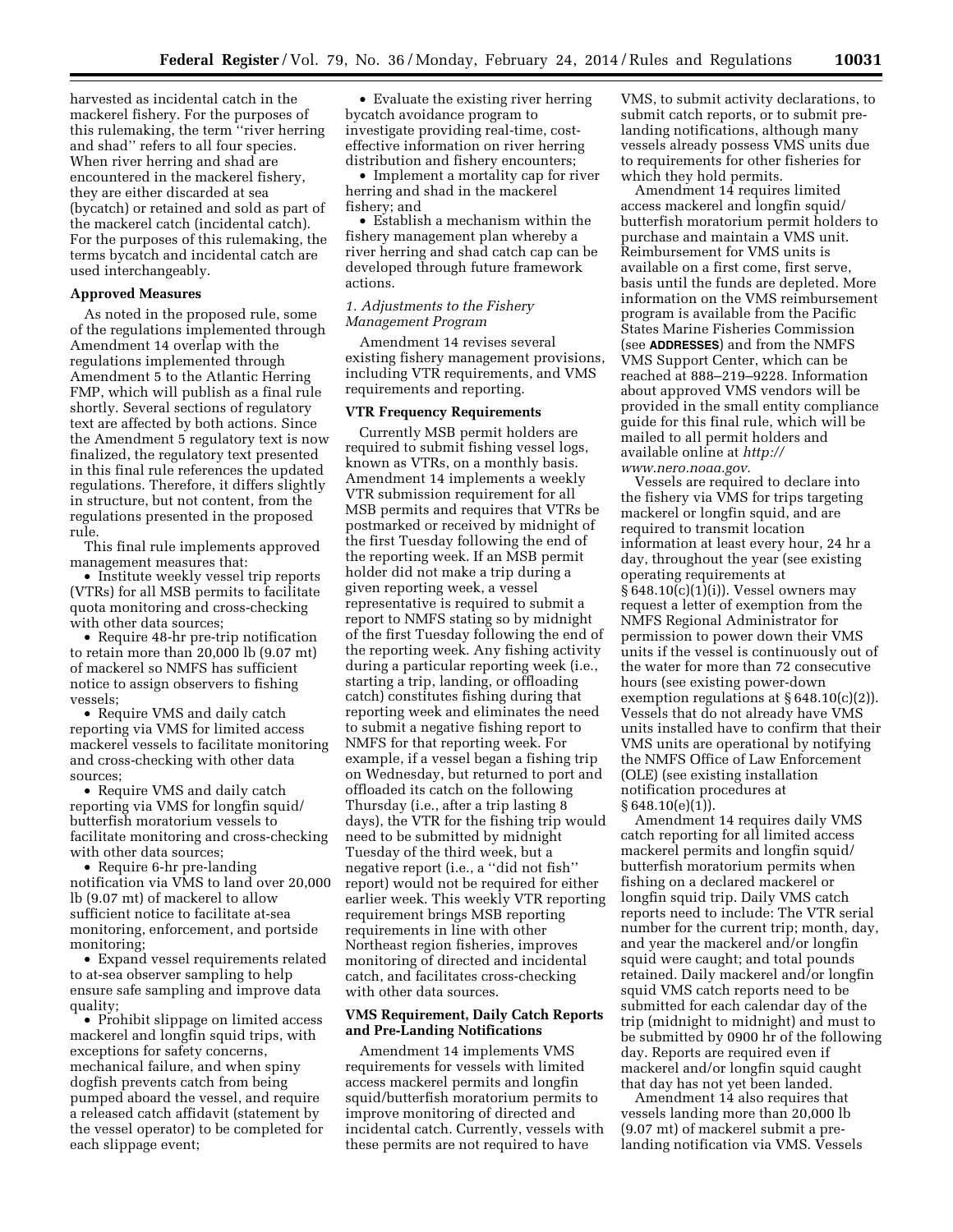must notify NMFS Office of Law Enforcement of the time and place of offloading at least 6 hr prior to arrival or, if fishing ends less than 6 hr before arrival, immediately upon leaving the fishing grounds.

### *2. Adjustments to At-Sea Catch Monitoring*

One of the primary goals of Amendment 14 is to improve catch monitoring in the mackerel and longfin squid fisheries, with a focus on better evaluation of the incidental catch of river herring and shad. Amendment 14 codifies a number of requirements to facilitate at-sea catch monitoring, including adding a pre-trip notification for mackerel, observer assistance requirements, and proper notice of pumping and/or net haulback for observers in the mackerel and longfin squid fisheries. Amendment 14 also includes a measure to minimize the discarding of catch before it has been sampled by an observer.

### **Pre-Trip Notification in the Mackerel Fishery**

Amendment 14 requires a 48-hr pretrip notification for all vessels intending to retain, possess or transfer 20,000 lb (9.07 mt) or more of Atlantic mackerel, in order to facilitate observer placement. Currently mackerel vessels have no pretrip notification requirements. This measure assists the NMFS Northeast Fisheries Observer Program (NEFOP) scheduling and deployment of observers on directed mackerel trips, with minimal additional burden on the industry, helping ensure that the observer coverage target for the mackerel fishery is met. The list of information that must be provided to NEFOP as part of this pre-trip observer notification is described in the regulations at  $§ 648.11(n)(1)$ . Details of how vessels should contact NEFOP will be provided in the small entity compliance guide for this final rule, which will be mailed to all permit holders and available online at *[http://](http://www.nero.noaa.gov) [www.nero.noaa.gov](http://www.nero.noaa.gov)*. If a vessel operator is required to notify NEFOP to request an observer before embarking on a fishing trip, but does not notify NEFOP before beginning the fishing trip, that vessel would be prohibited from possessing, harvesting, or landing more than 20,000 lb (9.07 mt) of mackerel on that trip. If a fishing trip is cancelled, a vessel representative must notify NEFOP of the cancelled trip, even if the vessel is not selected to carry observers. All waivers or selection notices for observer coverage will be issued by NEFOP to the vessel via VMS, so the vessel would have an on-board

verification of either the observer selection or waiver.

#### **Observer Assistance Requirements**

Northeast fisheries regulations (found at 50 CFR part 648) specify requirements for vessels carrying NMFS-approved observers, such as providing observers with food and accommodations equivalent to those available to the crew; allowing observers to access the vessel's bridge, decks, and spaces used to process fish; and allowing observers access to vessel communication and navigations systems. Amendment 14 expands these requirements, such that vessels issued limited access mackerel and longfin squid/butterfish moratorium permits and carrying NMFS-approved observers must provide observers with the following: (1) A safe sampling station adjacent to the fish deck, and a safe method to obtain and store samples; (2) reasonable assistance to allow observers to complete their duties; (3) advance notice of when pumping or net haulback will start and end and when sampling of the catch may begin; and (4) visual access to net/codend or purse seine and any of its contents after pumping has ended, including bringing the codend and its contents aboard if possible. These measures are anticipated to help improve at-sea catch monitoring in the mackerel and longfin squid/butterfish fisheries by enhancing the observer's ability to collect quality data in a safe and efficient manner. Many vessels already provide this assistance voluntarily.

# **Measures To Prevent Catch Discards Before Observer Sampling**

Amendment 14 requires limited access mackerel and longfin squid moratorium vessels to bring all catch aboard the vessel and make it available for sampling by an observer. The Council recommended this measure to improve the quality of at-sea monitoring data by reducing the discarding of unsampled catch. If catch is discarded before it has been made available to the observer, that catch is defined as slippage. Fish that cannot be pumped and that remain in the net at the end of pumping operations are considered operational discards and not slippage. Some stakeholders believe that slippage is a serious problem in the mackerel and longfin squid fisheries because releasing catch before an observer can estimate its species composition undermines accurate catch accounting.

Amendment 14 allows catch to be slipped if: (1) Bringing catch aboard compromises the safety of the vessel or crew; (2) mechanical failure prevents

the catch from being brought aboard; or (3) spiny dogfish prevents the catch from being pumped aboard. If catch is slipped, even for the exempted reasons, the vessel operator is required to complete a released catch affidavit within 48 hr of the end of the fishing trip. The released catch affidavit would detail: (1) Why catch was slipped; (2) an estimate of the quantity and species composition of the slipped catch and any catch brought aboard during the haul; and (3) the time and location of the slipped catch.

In 2010, the NMFS NEFOP revised the training curriculum for observers deployed on herring and mackerel vessels to focus on effectively sampling in high-volume fisheries. NEFOP also developed a discard log to collect detailed information on discards in the herring fishery, including slippage, such as why catch was discarded, the estimated amount of discarded catch, and the estimated composition of discarded catch. Recent slippage data collected by observers indicate that: Information about these events, and the amount and composition of fish that are slipped, has improved; and the number of slippage events by limited access herring vessels has declined. Given NEFOP's recent training changes and its addition of a discard log, NMFS believes that observer data on slipped catch, rather than released catch affidavits, provide the best information to account for discards. However, there is still a compliance benefit to requiring a released catch affidavit because it would provide information regarding the operator's decisions and may help NMFS to understand why slippage occurs.

NMFS expects that prohibiting slippage will help reduce slippage events in the mackerel and longfin squid fisheries, thus improving the quality of observer catch data, especially data on bycatch species encountered in the mackerel and longfin squid fisheries. Additionally, NMFS expects that the slippage prohibition will help minimize bycatch, and bycatch mortality, to the extent practicable in the mackerel and longfin squid fisheries.

Lastly, Amendment 14 allows for a number of measures related to at-sea sampling to be modified through the specifications process, including: (1) Observer provisions to maximize sampling; and (2) exceptions for the requirement to pump/haul aboard all fish from net for inspection by at-sea observers.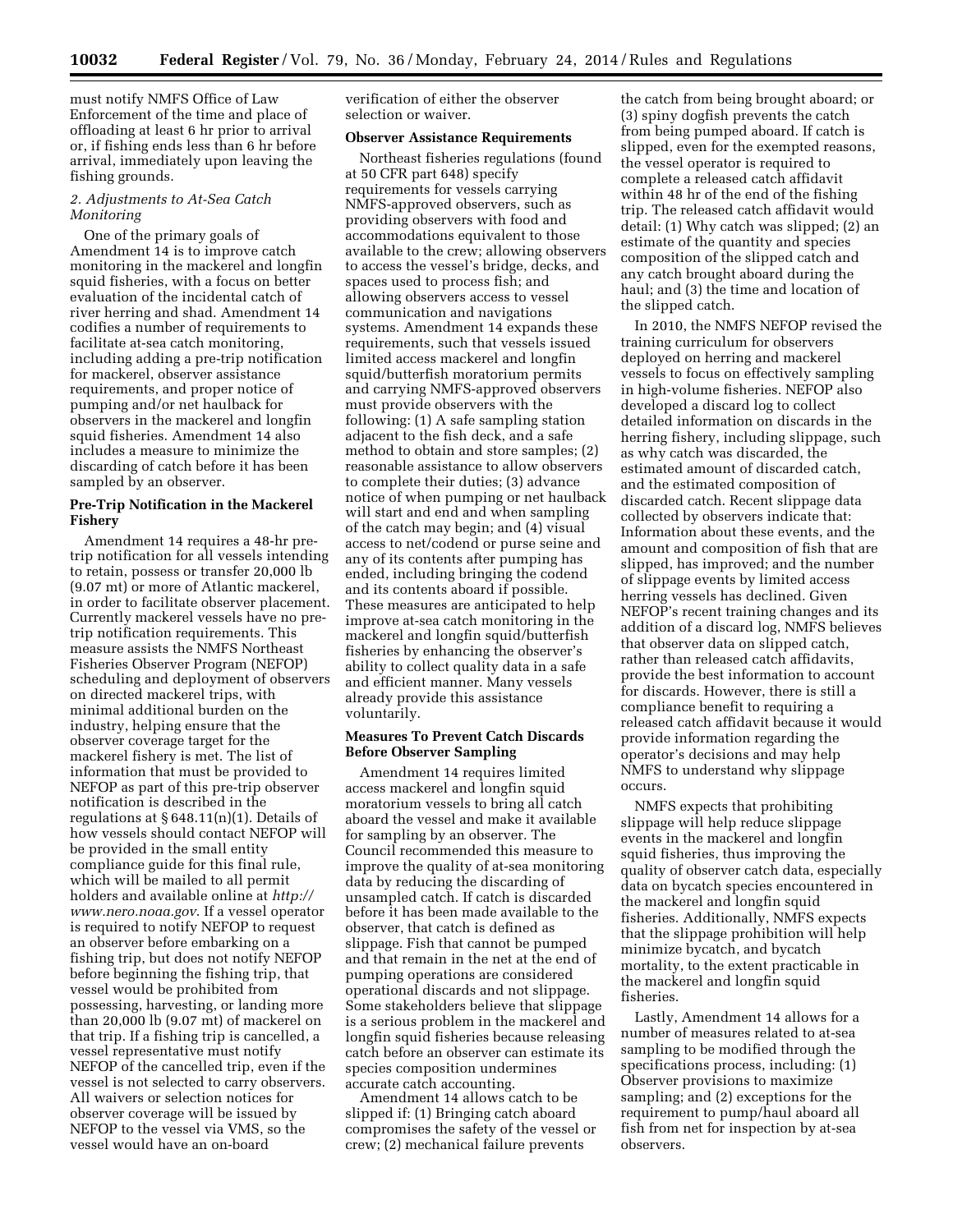## *3. Measures To Address River Herring and Shad Interactions*

Amendment 14 establishes several measures to address the catch of river herring and shad in the mackerel fishery to minimize bycatch and bycatch mortality to the extent practicable. River herring (the collective term for alewife and blueback herring) are anadromous species that may co-occur seasonally with Atlantic herring and Atlantic mackerel and are harvested as a nontarget species in the Atlantic herring and Atlantic mackerel fisheries.

River herring are managed by the Atlantic States Marine Fisheries Commission (ASMFC) and individual states. According to the most recent ASMFC river herring stock assessment (May 2012), river herring populations have declined from historic levels and many factors will need to be addressed to allow their recovery, including fishing (in both state and Federal waters), river passageways, water quality, predation, and climate change. In an effort to aid in the recovery of depleted or declining stocks, the ASMFC, in cooperation with individual states, prohibited state water commercial and recreational fisheries that did not have approved sustainable fisheries management plans, effective January 1, 2012. NMFS considers river herring to be a species of concern, but recently (78 FR 48944, August 12, 2013) determined that listing river herring as either threatened or endangered under the Endangered Species Act is not warranted at this time. Following this determination, NMFS established a technical working group and continues to work closely with the ASMFC and others to develop a long-term, dynamic conservation plan for river herring from Canada to Florida. The working group will evaluate the impact of ongoing restoration and conservation efforts, as well as new fisheries management measures, which should benefit the species. It will also review new information produced from ongoing research, including genetic analyses, ocean migration pattern research, and climate change impact studies, to assess whether recent reports showing higher river herring counts in the last 2 yr represent sustained trends. NMFS intends to revisit its river herring status determination within the next 5 yr.

This action establishes a mortality cap on river herring and shad in the mackerel fishery, where the mackerel fishery would close once it has been determined to cause a certain amount of river herring and/or shad mortality. Based on the results of the ASMFC's assessments for river herring and shad,

data do not appear to be robust enough to determine a biologically based catch cap for these species, and/or the potential effects on these populations if a catch cap is implemented on a coastwide scale. Nevertheless, the Council believes that capping the allowed level of river herring and shad catch in the mackerel fishery should provide a strong incentive for the industry to avoid river herring and shad, and will help to minimize encounters with these species.

While Amendment 14, as approved, includes the measure to allow caps and the general methodology for applying the caps, the MSB specifications process for the 2014 fishing year will establish the actual cap amount and other logistical details of the cap (e.g., the closure threshold and post-closure possession limit). The process for 2014 MSB specifications began in May 2013 with a MSB Monitoring Committee meeting to develop technical recommendations on the cap level and any necessary management measures. At its June 2013 meeting, the Council selected a combined catch cap for river herring and shad of 236 mt, a trip limit threshold of 95 percent, and a postthreshold incidental trip limit of 20,000 lb (9.07 mt). The Council finalized its analysis of these measures and submitted its final recommendation to NMFS as part of the 2014 MSB specifications package. The proposed rule for 2014 MSB specifications, which NMFS intends to publish early in 2014, will provide the opportunity for interested parties to comment on the actual proposed cap level and management measures related to the cap. NMFS intends to implement the river herring and shad cap, if approved, in the spring of 2014.

The New England Fishery Management Council is also considering establishing a catch cap for river herring and shad in the Atlantic herring fishery in Framework 3 to the Atlantic Herring FMP. Due to the mixed nature of the herring and mackerel fisheries, especially during January through April, the potential for the greatest river herring catch reduction would come from the implementation of a joint river herring catch and shad cap for both the fisheries. At its September 2013 meeting, the New England Council took final action on Framework 3 and recommended establishing river herring and shad catch caps for midwater and bottom trawl gear in the herring fishery. Framework 3, if approved, is expected to be implemented in the spring or summer of 2014. Based on the ASMFC's recent river herring assessment, data do not appear to be robust enough to

determine a biologically-based river herring catch cap and/or the potential effects on river herring populations of such a catch cap on a coast-wide scale. Still, similar to the Mid-Atlantic Council, the New England Council intends to establish the ability to consider a river herring catch cap and approaches for setting a river herring catch cap in the Atlantic herring fishery as soon as possible.

Amendment 14 establishes a mechanism to develop, evaluate, and consider regulatory requirements for a river herring bycatch avoidance strategy in small-mesh pelagic fisheries. A river herring bycatch avoidance strategy will be developed and evaluated by the Council, in cooperation with participants in the mackerel fishery, specifically the Sustainable Fisheries Coalition (SFC), the Massachusetts Division of Marine Fisheries (MADMF), and the University of Massachusetts Dartmouth School of Marine Science and Technology (SMAST). This measure is based on the existing river herring bycatch avoidance program involving SFC, MADMF, and SMAST, which is voluntary and seeks to reduce river herring and shad bycatch by working within current fisheries management programs, without the need for additional regulatory requirements. The river herring bycatch avoidance program includes portside sampling, real-time communication with the SFC on river herring distribution and encounters in the herring fishery, and data collection to evaluate if oceanographic features may predict high rates of river herring encounters.

Amendment 14 requires that, within 6 months of completion of the existing SFC/MA DMF/SMAST river herring bycatch avoidance project, the Council will review and evaluate the results from the river herring bycatch avoidance project, and consider a framework adjustment to the MSB FMP to establish river herring bycatch avoidance measures. Measures that may be considered as part of the framework adjustment include: (1) Mechanisms to track herring fleet activity, report bycatch events, and notify the herring fleet of encounters with river herring; (2) the utility of test tows to determine the extent of river herring bycatch in a particular area; (3) the threshold for river herring bycatch that would trigger the need for vessels to be alerted and move out of a given area; and (4) the distance and/or time that vessels would be required to move from an area.

The Council considered other measures to address river herring and shad bycatch in Amendment 14, including closed areas. Because the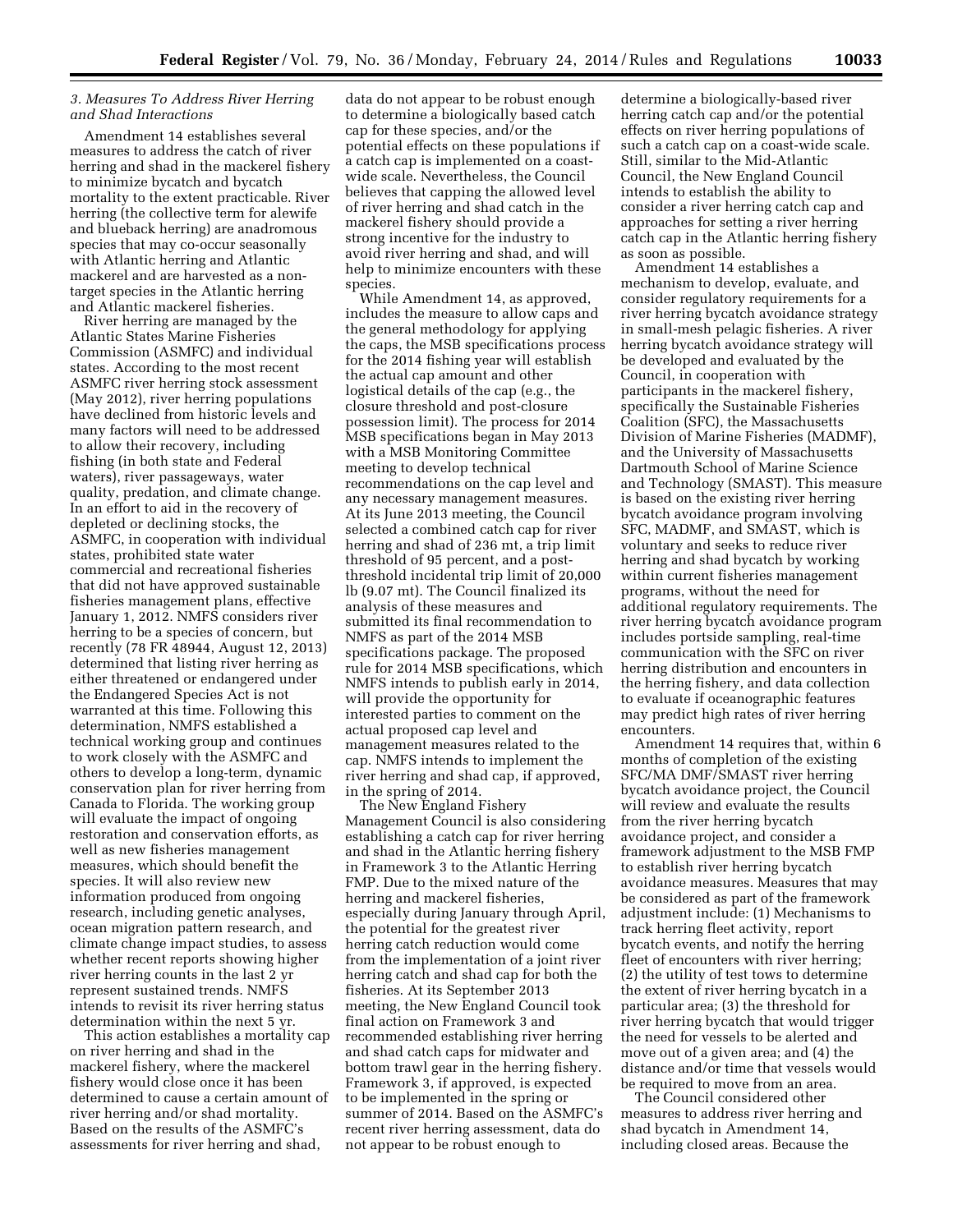seasonal and inter-annual distribution of river herring and shad is highly variable in time and space, the Council determined that the most effective measures in Amendment 14 to address river herring and shad bycatch would be those that increase monitoring, bycatch accounting, and promote cooperative efforts with the industry to minimize bycatch to the extent practicable. In order to streamline the regulatory process necessary to adjust the river herring and shad mortality caps, or enact time area management for river herring and shad, if scientific information to support such management measures becomes available, this action adds river herring and shad catch caps and time/area closures to the list of measures that can be addressed via framework adjustment.

# *4. Adding Individual River Herring and Shad Species as Stocks in the MSB Fishery*

Though there are currently no measures in Amendment 14 related to this issue, the Council initially considered alternatives in the Amendment 14 draft EIS to include the four river herring and shad species as stocks in the MSB FMP. Instead, the Council initiated a separate amendment, Amendment 15 to the MSB FMP, to explore the need for conservation and management of these species more thoroughly, and analyze all of the MSA provisions (i.e., management reference points, description and delineation of essential fish habitat, etc.). Scoping for MSB Amendment 15 began in October 2012 (77 FR 65867). Based on NMFS guidance, the Council completed a document that examined a range of issues related to Federal management for river herring and shad. The document presented legal requirements for managing species under the MSA, the existing management and protection of river herring and shad, and the potential benefits of managing them under the MSA in contrast to the other authorities already providing protection. After reviewing the document, the Council determined at its October 2013 meeting that it should not go forward with the development of Amendment 15 at this time. The Council's decision was based on a range of considerations related to ongoing river herring and shad conservation and management efforts, including conservation efforts for river herring and shad at the local, state and Federal level, the pending incidental catch caps for river herring and shad in the Atlantic mackerel and Atlantic herring fisheries, the recent determination by NMFS that river herring are not endangered or

threatened, and the NMFS commitment to expand engagement in river herring conservation following the ESA determination. The Council also decided to re-evaluate Federal management of river herring and shad in 3 yr after a number of other actions related to river herring and shad conservation have been implemented.

#### **Disapproved Measures**

The following sections detail why NMFS's disapproved three measures that were proposed as part of Amendment 14. NMFS disapproved these three measures because it found the measures to be inconsistent with the MSA and other applicable law. The proposed rule for Amendment 14 described NMFS's concerns with these measures' consistency with the MSA and other applicable law. After review of public comments, NMFS, on behalf of the Secretary, disapproved these measures; therefore, this final rule does not include regulations for these measures.

### *1. Increased Observer Coverage Requirements*

Currently, the NMFS Northeast Fisheries Science Center (NEFSC) determines observer coverage levels in the mackerel fishery based on the standardized bycatch reporting methodology (SBRM) and after consultations with the Council. Observer coverage in the mackerel fishery is currently fully funded by NMFS. In Amendment 14, the Council recommended increases in the observer coverage in the mackerel fishery, specifically 100-percent observer coverage on all limited access mackerel vessels using midwater trawl (i.e., Tiers 1, 2 and 3) and Tier 1 mackerel vessels using small-mesh bottom trawl, 50 percent coverage on Tier 2 mackerel vessels using small-mesh bottom trawl, and 25-percent on Tier 3 mackerel vessels using small-mesh bottom trawl. Many stakeholders believe this measure is necessary to accurately determine the extent of bycatch and incidental catch in the mackerel fishery. The Council recommended this measure to gather more information on the mackerel fishery so that it may better evaluate and, if necessary, implement additional measures to address catch and discards of river herring and shad. The increased observer coverage level recommendations were coupled with a target maximum industry contribution of \$325 per day. There are two types of costs associated with observer coverage: Observer monitoring costs, such as observer salary and travel costs; and NMFS support and infrastructure costs,

such as observer training, data processing, and infrastructure. The monitoring costs associated with an observer in the mackerel fishery are higher than \$325 per day. Upon legal analysis of this measure, the costsharing of monitoring costs between NMFS and the industry would violate the Antideficiency Act. Therefore, based on this analysis, there is no current legal mechanism to allow cost-sharing of monitoring costs between NMFS and the industry.

Throughout the development of Amendment 14, NMFS advised the Council that Amendment 14 must identify a funding source for increased observer coverage because NMFS's annual appropriations for observer coverage are not guaranteed. Some commenters asserted that the \$325 per day industry contribution was not a limit, but a target, and that the Council intended the industry to pay whatever is necessary to ensure 100-percent observer coverage. NMFS disagrees, and does not believe the amendment specifies that the industry would pay all the monitoring costs associated with 100-percent observer coverage, nor does the amendment analyze the economic impacts of the industry paying all the monitoring costs. The FEIS for Amendment 14 analyzes the industry paying \$325 per day, and the DEIS analyzes the cost of vessels paying \$800 per day (estimated sum of observer monitoring costs), but it does not analyze a range of that would approximate total monitoring costs. Budget uncertainties prevent NMFS from being able to commit to paying for increased observer coverage in the mackerel fishery. Requiring NMFS to pay for 100-percent observer coverage would amount to an unfunded mandate. Because Amendment 14 does not identify a funding source to cover the costs of increased observer coverage, the measure is not sufficiently developed to approve at this time. Therefore, NMFS had to disapprove the 100-percent observer coverage requirement. With the disapproval of this measure, this action maintains the existing observer coverage levels and full Federal funding for observer coverage the mackerel fishery.

In 2013, a working group was formed to identify a workable, legal mechanism to allow for industry-funded observer coverage in the herring fishery, including staff from the New England and Mid-Atlantic Councils and NMFS. To further explore the legal issues surrounding industry-funded observer coverage, NMFS formed a working group of Greater Atlantic Regional Fisheries Office, NEFSC, General Counsel, and Headquarters staff. The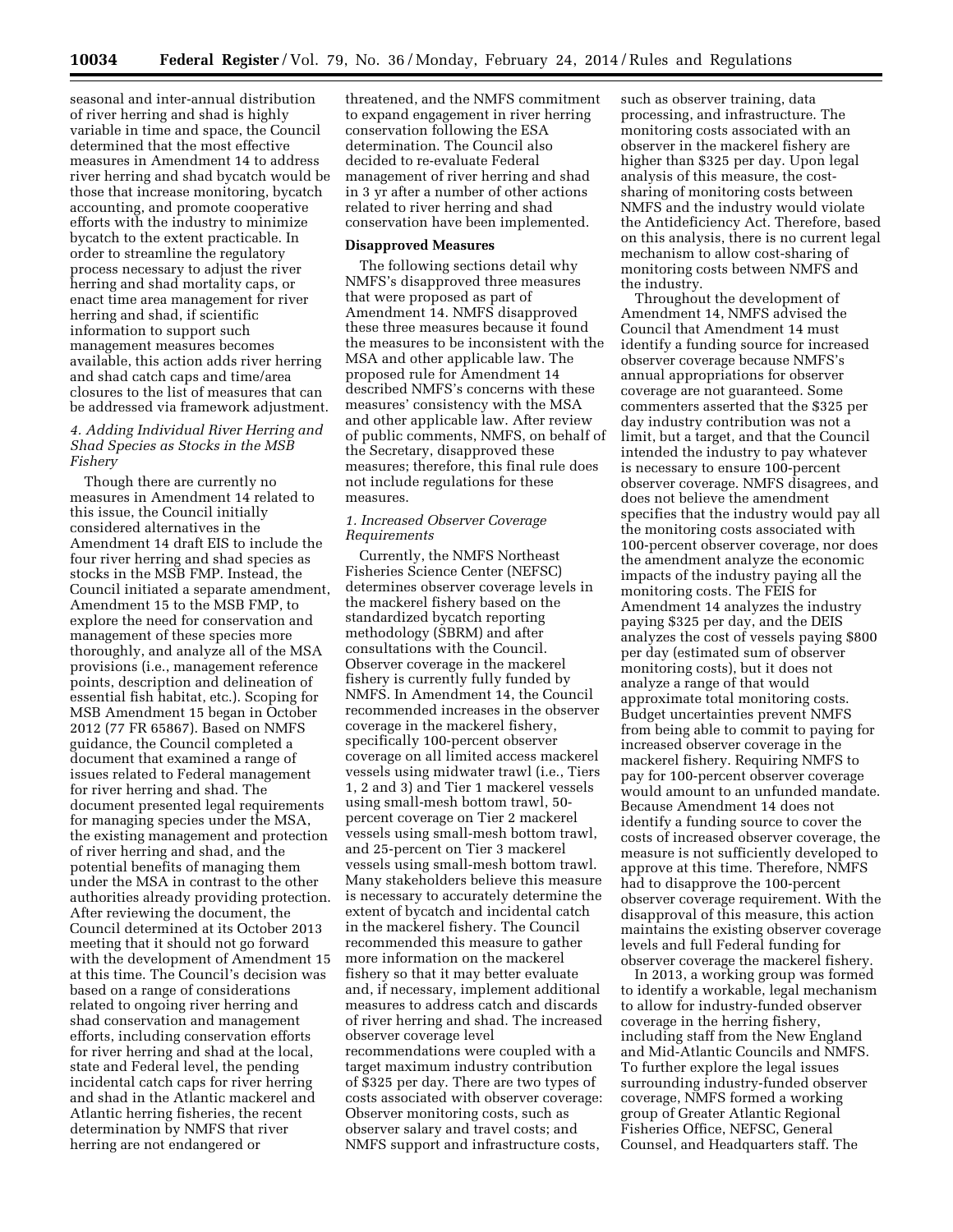NMFS working group is currently exploring possibilities.

In the November 7, 2013, partial approval letter to the Council, NMFS offered to be the technical lead on an omnibus amendment to establish an administrative mechanism to allow for industry-funded observer coverage in New England and Mid-Atlantic FMPs. At its October 2013 meeting, the Council considered NMFS's offer and encouraged NMFS to begin development of the omnibus amendment. NMFS expects to present a preliminary range of alternatives for the omnibus amendment to the New England and Mid-Atlantic Councils in early 2014.

Additionally, other measures implemented in this action help improve monitoring in the mackerel fishery. These measures include the requirement for vessels to contact NMFS at least 48 hr in advance of a fishing trip to facilitate the placement of observers, observer sample station and reasonable assistance requirements to improve an observer's ability collect quality data in a safe and efficient manner, and the slippage prohibition and the sampling requirements for midwater trawl vessels fishing in groundfish closed areas to minimize the discarding of unsampled catch.

The same measure that would have required increased observer coverage, coupled with a \$325 contribution by the industry, would have also required that: (1) The Council would re-evaluate the increased observer coverage level 2 yr after implementation; and (2) observer service provider requirements for the Atlantic sea scallop fishery would apply to observer service providers for the mackerel fishery. NMFS believes these additional measures are inseparable from the 100-percent observer coverage requirement; therefore, NMFS also disapproved these measures. With the disapproval of these measures, this action maintains the existing SBRMbased observer coverage provisions for the mackerel fishery.

#### *2. Measures To Minimize Slippage*

Amendment 14 proposed establishing a slippage cap for the mackerel fishery. Under the proposed measures, once there have been 10 slippage events fleetwide in the mackerel fishery by vessels carrying an observer, vessels that subsequently slip catch would have been required to immediately return to port. NMFS would have been required to track slippage events and notify the fleet once the slippage cap had been reached. Slippage events due to conditions that may compromise the safety of the vessel or crew, mechanical

failure, or dogfish in the pump would not count against the slippage cap. The Council recommended these slippage caps to discourage the inappropriate use of the slippage exceptions, and to allow for some slippage, but not unduly penalize the fleet.

Throughout the development of Amendment 14, NMFS identified potential concerns with the rationale supporting, and legality of, the slippage caps. The need for, and threshold for triggering, a slippage cap (10 slippage events) does not appear to have a strong biological or operational basis. Under the proposed measure, once a slippage cap had been met, vessels that slip catch with an observer aboard for reasons other than safety, mechanical failure, or spiny dogfish in the pump would have been required to return to port. Vessels could have continued fishing following slippage events 1 thorough 10, but would have been required to port following the 11th slippage event, regardless of the vessel's role in the first 10 slippage events. Conversely, vessels responsible for slippage events 1 through 10, could continue fishing after the 11th slippage event, provided they do not slip catch again. NMFS believes this aspect of the proposed measure is inequitable.

From 2006–2010, approximately 26 percent (73 of 277 or 15 per year) of hauls on observed mackerel trips (trips that caught 50 percent or more mackerel or at least 100,000 lb (45.34 mt) of mackerel) had some unobserved catch. Hauls may be unobserved for a variety of reasons—e.g., transfer of catch to another vessel without an observer, observers not being on deck to sample a given haul, or hauls released from the net while still in the water. The estimate of 15 unobserved hauls per year would thus be an upper bound on slippage events. The Council's analysis noted that while documented slippage events are relatively infrequent, increases above the estimated 15 unobserved hauls per year could compromise observer data because large quantities of fish can be caught in a single tow. However, the Council's analysis did not provide sufficient rationale for why it is biologically or operationally acceptable to allow the fleet 10 un-exempted slippage events prior to triggering the trip termination requirement, as opposed to any other number.

The proposed Amendment 14 measures to minimize slippage were based on the sampling requirements for midwater trawl vessels fishing in Groundfish Closed Area I. However, there are important differences between these measures. Under the Closed Area I requirements, midwater trawl vessels

are allowed to continue fishing if they slip catch, but they must leave Closed Area I for the remainder of that trip. The requirement to leave Closed Area I is less punitive than the proposed requirement in Amendment 14 to return to port when slippage occurs. Additionally, because the consequences of slipping catch apply uniformly to all vessels under the Closed Area I requirements, inequitable application to the fleet is not an issue for the Closed Area I requirements, like NMFS believes it is for the proposed Amendment 14 slippage caps.

If the Council wants to revise the slippage cap, the revisions would need to address the biological/administrative justification for the cap's trigger and equity within the fleet. The slippage cap could be revised to be more similar to the sampling requirements in Groundfish Closed Area I, such that all vessels that slip catch have a consequence. This revision would alleviate NMFS's concern with the equitable application of the slippage cap among those who contribute to reaching the cap, as well as its concern with the basis for triggering the cap. The consequence of slipped catch could be a requirement to return to port, or to leave a defined area, such as a statistical area, where the slippage event occurred.

Even through the slippage cap was disapproved, the prohibition on slippage, the released catch affidavit, and the ongoing data collection by NEFOP still allow for improved monitoring in the mackerel fishery, increased information regarding discards, and an incentive to minimize the discarding of unsampled catch.

### *3. Reporting Requirements for Dealers*

During the development of Amendment 14, some stakeholders expressed concern that MSB catch is not accounted for accurately and that there needs to be a standardized method to determine catch. In an effort to address that concern, Amendment 14 proposed requiring MSB dealers to accurately weigh all fish or use volume-to-weight conversions for all transactions with over 2,500 lb (1.13 mt) of longfin squid or 20,000 lb (9.07 mt) of mackerel. If catch is not sorted by species, dealers would be required to document for each transaction how they estimate relative species composition. During the development of Amendment 14, NMFS identified concerns with the utility of this measure.

Dealers are currently required to accurately report the weight of fish, which is obtained by scale weights and/ or volumetric estimates. Because the proposed measure did not specify how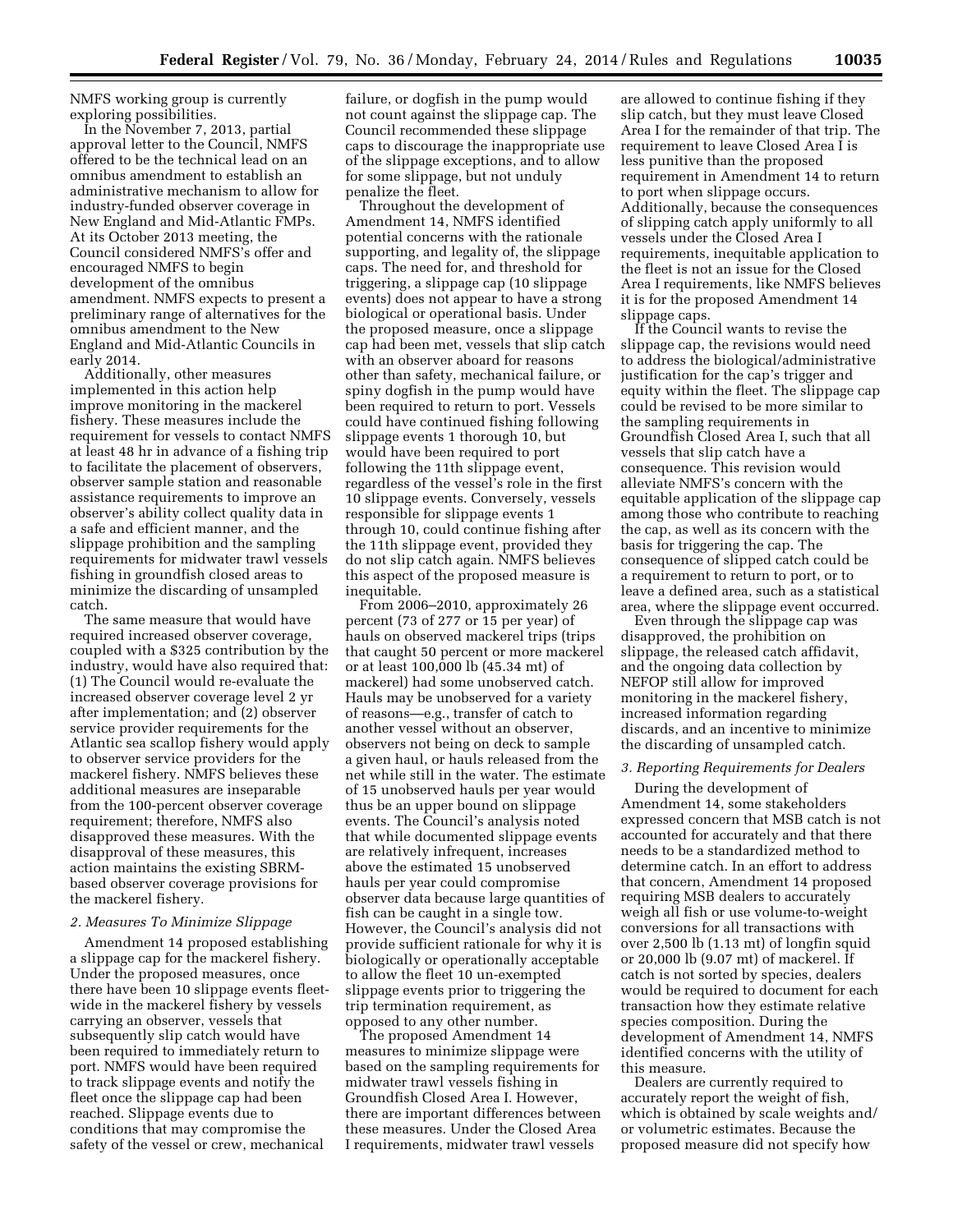fish would be weighed and would still have allowed volumetric estimates, the proposed measure might not change dealer behavior and, therefore, might not lead to any measureable change in the accuracy of catch weights reported by dealers. Further, this proposed measure did not provide standards for estimating species composition. Without standards for estimating species composition or for measuring the accuracy of the estimation method, NMFS would likely be unable to evaluate the sufficiency of the methods used to estimate species composition. For these reasons, the requirement for dealers to document the methods used to estimate species composition might not have improved the accuracy of dealer reporting.

While the measure requiring dealers to document methods used to estimate species composition may not have direct utility in monitoring catch in the MSB fisheries, it might still inform NMFS's and the Council's understanding of the methods used by dealers to determine species weights. That information might aid in development of standardized methods for purposes of future rulemaking. Furthermore, full and accurate reporting is a permit requirement; failure to fully and accurately report could render dealer permit renewals incomplete, precluding renewal of the dealer's permit. Therefore, there is incentive for dealers to make reasonable efforts to document how they estimate relative species composition, which might increase the likelihood that useful information would be obtained as a result of this requirement.

In light of the foregoing, NMFS evaluated whether the proposed measure had practical utility, as required by the MSA and the Paperwork Reduction Act (PRA), that would have outweighed the additional reporting and administrative burden on the dealers. In particular, NMFS considered whether and how the proposed measure would help prevent overfishing, promote the long-term health and stability of the MSB resource, monitor the fishery, facilitate inseason management, or judge performance of the management regime.

NMFS determined that this measure would not measurably improve the accuracy of dealer reporting or the management of the MSB resources. NMFS also determined that this measure does not comply with National Standard 7's requirement to minimize costs and avoid unnecessary duplication to the extent practicable, and the PRA's requirement for the utility of the measure to outweigh the additional reporting and administrative burden on

the dealers. Therefore, NMFS disapproved the proposed dealer reporting requirements, and this action maintains the existing requirement that dealers accurately report the weight of fish.

If the Council wants to revise dealer reporting requirements in a future action, the revisions would need to address issues concerning accuracy and utility of the information reported and could be addressed in several ways. For example, the Council could select Alternative 2b in Amendment 14 (requiring vessel owners to review and validate data for their vessels in Fishon-Line). This measure would be a change from status quo, and it has some utility as it helps identify, and possibly reduce, discrepancies between dealer and vessel reports. Another way for the Council to revise the dealer reporting requirement would be to clarify and standardize the methods used to ''accurately weigh all fish'' by requiring the use of scales or standardized volume measurement. If the methods to ''accurately weigh all fish'' were specified, it would likely change dealer behavior from status quo, and may, depending on the methods, improve the accuracy of dealer reports.

Alternatively, the Council could take this opportunity to revisit the original concern that sparked the development of the dealer reporting requirement, which was the fact that landing data were not verified by a third-party, and revise the measure to better address that concern. Lastly, the sub-option requiring dealers to document how they estimate the composition of catch was intended to gather information on methods used by dealers to estimate species composition. Another way to obtain that type of information would be to gather it as part of a data collection program that would update community profiles for Northeast fisheries.

#### **Comments and Responses**

NMFS received 15 comment letters during the comment period for the NOA and proposed rule. Three of the letters were from the general public, and 12 were from environmental advocacy groups. Five of the letters from environmental advocacy groups were form letters that contained signatures and personalized comments, including: 47 total signatures and one personalized comment on a letter from the Natural Resources Defense Council; 1,810 signatures on a letter from the Chesapeake Bay Foundation; 32,219 total signatures with 2,694 personalized comments on a letter from the Pew Charitable Trusts; 1,147 signatures and 279 personalized comments on a letter

from the Ocean River Institute; and 4,716 total signatures with 230 personalized comments on a letter from the National Audubon Society. Only comments relevant to measures considered in Amendment 14 are summarized and addressed below. Comments related to other fishery management actions or general fishery management practices are not addressed here.

# *1. General Comments*

*Comment 1:* Many commenters urged NMFS to approve Amendment 14 in its entirety, but provided no specific comments on the proposed measures. Additional comments acknowledged that the amendment contains many important components, but commenters believe the river herring and shad catch cap, the slippage cap, 100-percent observer coverage on mid-water trawl vessels, and accurate dealer weighing of catch are especially important for reducing bycatch of river herring and shad in the mackerel fishery.

*Response:* NMFS supports improvements to fishery-dependent data collections by expanding, to the extent practicable, at-sea monitoring of the mackerel fishery and reducing bycatch and unnecessary discarding. However, NMFS determined that the increased observer coverage requirements, slippage caps, and dealer reporting alternatives proposed in Amendment 14 were inconsistent with the MSA and other applicable law. Regardless of NMFS's desire to increase monitoring and reduce bycatch in the mackerel fishery, it cannot approve and implement measures it believes are inconsistent with applicable law. Amendment 14 has many tools to improve management of the mackerel fishery (i.e., expanded vessel reporting requirements) and to monitor and mitigate river herring and shad bycatch (i.e., the slippage prohibition and river herring and shad catch caps).

*Comment 2:* Wild Oceans commented that the proposed rule incorrectly states that one of the goals of Amendment 14 is to ''improve catch monitoring in the mackerel and longfin squid fisheries.'' They point out that the Amendment 14 FEIS specifically ties the monitoring improvements for these fisheries to improving the precision of river herring and shad catch estimates, and that the proposed alternatives must be evaluated in this context to determine their utility.

*Response:* NMFS agrees that the goal was not fully stated in some places in the proposed rule. We have clarified the statement of the goal in this final rule. The full statement of the goal was not overlooked in our evaluation of the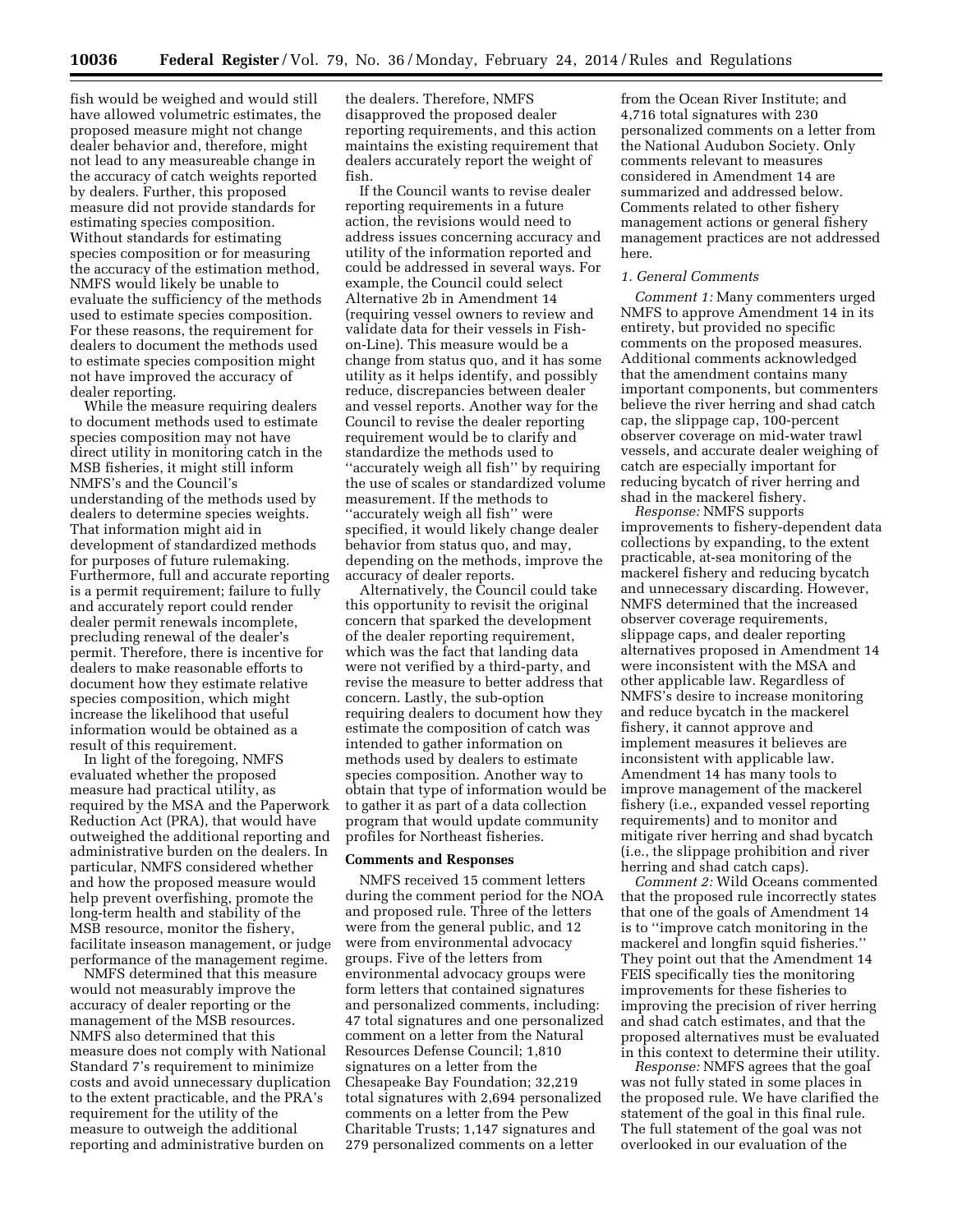Council's proposed alternatives. Again, while we are supportive of improvements to data collection to strengthen our understanding of river herring and shad bycatch in the MSB fisheries, we had to disapprove the slippage caps, increased observer coverage requirements, and dealer reporting requirement because of the inconsistency of these measures with the MSA and other applicable laws.

*Comment 3:* NMFS referenced the Herring Amendment 5 partial approval in the Amendment 14 proposed rule, and linked concerns with the disapproved measures to several measures in the Amendment 14 proposed rule. Several commenters expressed their disagreement with NMFS's approvability concerns, and believe that NMFS fails to recognize the substantial need for these measures, their central role in the overall Amendment 14 reform package, and their strong justification in the FEIS for Amendment 14. A number of other commenters raised similar sentiments, focusing on their belief that the proposed measures strike a carefully designed balance between conservation and industry needs, are consistent with the MSA and other applicable law, and should be approved in full. Some commenters went on to say that, if NMFS disapproves the measures in Amendment 14, it must provide specific and timely recommendations for ''fixing'' the disapproved measures, consistent with the process for resubmittal of disapproved measures outlined in the MSA.

*Response:* NMFS expressed concerns about the proposed increased observer coverage requirements, the slippage caps, and the dealer reporting requirements throughout the development of this amendment. While these measures have strong support from many stakeholders, they were not modified in a manner to alleviate NMFS's concerns. The proposed rule for Amendment 14 described potential concerns about these measures' consistency with the MSA and other applicable law. No new or additional information was identified by commenters during the public comment period on the NOA and proposed rule for Amendment 14 to address NMFS's concerns with the identified deficiencies of these measures. Therefore, on November 7, 2013, NMFS determined these three measures must be disapproved.

NMFS provided suggestions for alleviating our approvability concerns in both our November 7, 2013, partial approval letter to the Council, and in the preamble to the proposed rule, in

the discussion of the since-disapproved measures. If the Council chooses to revise these measures, NMFS will continue to work with the Council to design effective measures that help improve management of the mackerel fishery. Revised measures could be addressed in upcoming Council actions. Whether such actions would be amendments or frameworks will depend on the scope of the revised measures.

The measures in Amendment 14 that were approved by NMFS are consistent with the MSA and other applicable law, and analysis in the FEIS indicates these measures will improve data quality, as well as bycatch avoidance and minimization.

*Comment 4:* The Herring Alliance and NRDC expressed their view that they support the majority of Amendment 14, but that Amendment 14 should be disapproved to the extent that it fails to include river herring and shad in a Federal FMP. They note that a Federal FMP would enable NMFS to set sciencebased annual catch limits, identify and protect essential fish habitat, gather better data and improve the population estimates of river herring and shad, and coordinate with state efforts to restore river herring and shad. Several other commenters also expressed their support for including river herring and shad in a Federal FMP as part of Amendment 15 to the MSB FMP.

*Response:* It is not clear what the commenters meant by disapproving Amendment 14 ''to the extent that it fails to include river herring and shad in a Federal FMP.'' Amendment 14 is not required to consider all aspects of management of the MSB fisheries; instead the amendment is focused on considering measures to better evaluate the incidental catch of river herring and shad, and to address river herring and shad bycatch issues in the mackerel fishery. As noted in this preamble, because of the complexity of the issue of Federal management of river herring and shad, the Council voted in June 2012 to move consideration of this issue out of Amendment 14 and into Amendment 15. Thus, considering whether river herring and shad should be stocks in the MSB FMP outside the scope of Amendment 14. If the comment meant that Amendment 14 should be disapproved in its entirety because it does not add river herring and shad to a Federal FMP, then important river herring and shad protection measures implemented through this action, including the increased reporting requirements for mackerel and longfin squid vessels, the slippage prohibitions, and the river herring and shad catch cap, would also be disapproved. NMFS

determined these measures are administratively feasible and offer conservation benefits to river herring and shad, and approved them for implementation.

#### *2. Comments on Adjustments to the Fishery Management Program*

*Comment 5:* While most commenters expressed their overall support for measures proposed in Amendment 14, Wild Oceans and PEW Charitable Trusts specifically supported the adjustments to vessel reporting requirements, including: Weekly VTR for all MSB permits; the 48-hr pre-trip notification for mackerel; VMS requirements for mackerel and longfin squid; and the 6 hr pre-landing notification for mackerel.

*Response:* NMFS concurs with the commenters, because NMFS believes these measures will help improve monitoring, improve overall management of the MSB fisheries, and are consistent with the MSA and other applicable law. NMFS approved these measures and this action implements them.

*Comment 6:* Wild Oceans expressed disappointment that, given the mixed nature of the herring and mackerel fisheries in Quarter 1, a recommendation raised at a joint meeting of the technical teams for Amendments 5 and 14 to create a ''mixed trip'' or ''pelagic'' VMS declaration for these fisheries was not included in the proposed rule. They expressed concern that ambiguity in the VMS declaration procedures could weaken the enforcement of fisheryspecific conservation measures, such as the river herring and shad catch caps.

*Response:* NMFS agrees with the commenter's concern, and did move forward with the recommendation to combine the declarations for the herring, mackerel, and longfin squid fisheries to ensure maximum enforceability of fishery-specific conservation measures. While regulations in this action specify that vessel operators must make appropriate trip declarations, NMFS does not include specific declaration types in regulations because regulatory requirements do not provide sufficient flexibility, should specific declaration provisions need to change. NMFS communicates specific details of the requirement, including trip declaration instructions, to industry in bulletins or small entity compliance guides. In this case, instructions on how to comply with the new combined declaration will be sent to industry in the small entity compliance guide for this rule.

*Comment 7:* Wild Oceans, the Herring Alliance, and PEW Environment Group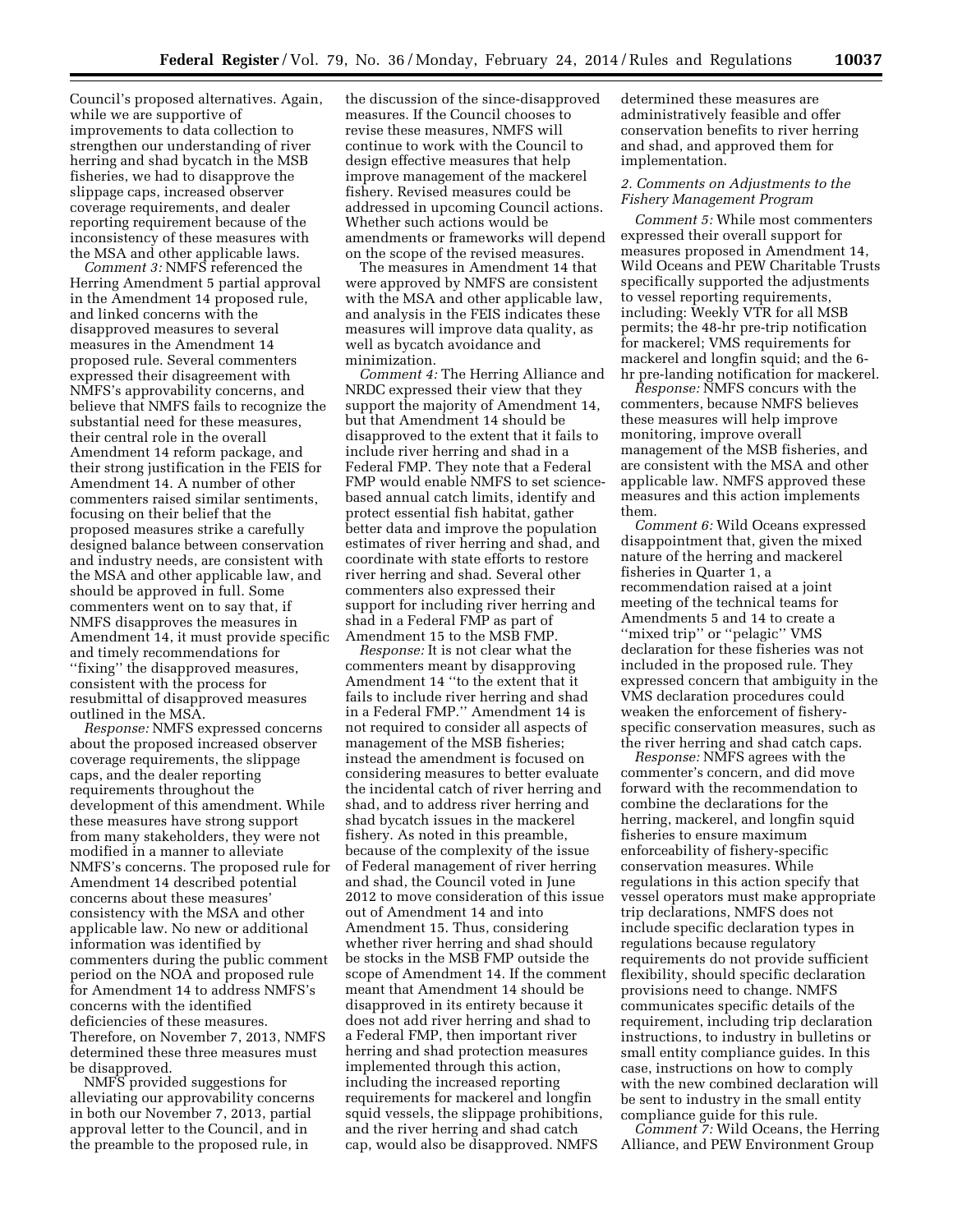urged NMFS to approve the requirement that MSB dealers accurately weigh all fish because accurate landings data will ensure catch accountability, including catch estimates for river herring and shad, for the MSB fisheries. These comments also noted that the measure has strong support from stakeholders. The commenters disagreed with NMFS's language in the proposed rule that describe this measure as essentially status quo. They believe this measure is intended to eliminate the practice of dealers reporting visual estimates of catch weight in favor of verifiable methods such as scales or volumetric estimates of fish holds. The commenters also believe that the measure is different than the status quo because they believe it requires dealers to document their volume-to-weight estimation methodology, and to justify its use as opposed to an actual weight, which will improve the Council's understanding of the methods used by dealers to determine species and weight compositions so that appropriate standards can be developed and implemented in future rulemakings.

*Response:* Section 2.2 of the Amendment 14 FEIS notes that, while a majority of MSB dealers weigh their landings using scales, there are some instances, especially with mackerel, where product may be de-watered and shipped by truck before it is weighed. The FEIS goes on to say that, while in some instances the receiver may report back a weight, in other cases weights may be estimated based on the size of the shipping container or truck volume. Because the FEIS, and the Council's proposed alternative 2g, describe using a volume-to-weight conversion, possibly an estimate of a container of fish to generate the weight of any container of a similar size, NMFS believes that the amendment would have allowed for the practice of visual estimates of catch weight, rather than ending it. In Section 7.2, the final EIS concludes that dealers are unlikely to change their current operations without a requirement to do so, therefore it is unlikely that that this measure would have improved the accuracy of weights reported by dealers as compared to the status quo. The requirement would not have asked for dealers to justify why they must use a volume-to-weight estimation methodology, rather than actually weighing fish, and would simply ask for dealers to document the approach they use to determine the composition of mixed catch. Finally, as noted in this preamble, NMFS agrees that collecting information about the methods used by dealers to estimate species weight and

composition could allow for the development of improved standards in future rulemakings. However, if the goal of this measure is to simply take a census of current dealer practices, it is unnecessarily punitive to tie that information collection to permit issuance. Another way to obtain that type of information would be to gather it as part of a data collection program that would update community profiles for Northeast fisheries.

### *3. Comments on Adjustments to At-Sea Monitoring*

*Comment 8:* The Herring Alliance, Wild Oceans, PEW Charitable Trusts, and Oceana urged NMFS to approve critical measures in Amendment 14 designed to better monitor catch and bycatch in the mackerel fishery, including the 100-percent coverage requirement on all midwater trawl mackerel trips and Tier 1 small-mesh bottom trawl mackerel trips, 50-percent coverage on Tier 2 small-mesh bottom trawl mackerel trips, and 25-percent on Tier 2 small-mesh bottom trawl mackerel trips. They point out that the Council approved the increased observer coverage requirement with widespread support from commercial and recreational fishermen, eco-tourism and coastal businesses, river herring and coastal watershed advocates, and other members of the public. They believe that increased observer coverage is justified given the fleet's harvesting capacity and its demonstrated bycatch, and makes it possible to document rare bycatch events. Additionally, they believe the increased coverage measures are consistent with the MSA and other applicable law and necessary to improve the accuracy and precision of data used to make management decisions, and ensure that both target and non-target species are effectively administered without regulatory loopholes.

*Response:* Throughout the development of Amendment 14, NMFS advised the Council that Amendment 14 must identify a funding source for increased observer coverage for the types of trips referenced by the commenter because NMFS's annual appropriations for observer coverage are not guaranteed. Budget uncertainties prevent NMFS from being able to commit to paying for increased observer coverage in the herring fishery. Requiring NMFS to pay for increased observer coverage levels would amount to an unfunded mandate, meaning regulations would obligate NMFS to implement something it cannot pay for. Because Amendment 14 does not identify a funding source to cover the

costs of increased observer coverage, the measure is not sufficiently developed to approve at this time. Therefore, NMFS had to disapprove the increased observer coverage requirements. With the disapproval of this measure, this action maintains the existing SBRM observer coverage levels and Federal observer funding for the mackerel fishery. Despite the disapproval of the increased observer coverage requirements, there are many other measures in the MSB FMP (e.g., annual catch limits (ACLs), accountability measures) and implemented in this action (e.g., adjustments to the fishery management program and at-sea monitoring, measures to address river herring interactions) that meet MSA requirements to minimize bycatch and ensure catch accountability.

In 2013, staff from NMFS and the New England and Mid-Atlantic Councils formed a working group to identify a workable, legal mechanism to allow for industry-funded observer coverage in the herring and mackerel fisheries. To further explore the legal issues surrounding industry-funded observer coverage, NMFS formed a separate internal working group of Greater Atlantic Regional Fisheries Office, Northeast Fisheries Science Center, General Counsel, and Headquarters staff. The NMFS working group identified an administrative mechanism to allow for industry funding of observer monitoring costs in Northeast fisheries, as well as a potential way to help offset funding costs that would be borne by the industry, subject to available funding. This administrative mechanism would be an option to fund observer coverage targets that are higher than SBRM coverage levels. The mechanism to allow for industry-funded observer coverage is a potential tool for all Northeast FMPs, but it would need to be added to each FMP to make it an available tool, should the Council want to use it. Additionally, this omnibus amendment could establish the observer coverage targets for mackerel vessels using midwater trawl and small-mesh bottom trawl.

In a September 20, 2013, letter to the Council, NMFS offered to be the technical lead on an omnibus amendment to establish the administrative mechanism to allow for industry-funded observer coverage in New England and Mid-Atlantic FMPs. At its October 2013 meeting, the Council considered NMFS's offer and encouraged NMFS to begin development of the omnibus amendment. NMFS expects to present a preliminary range of alternatives for the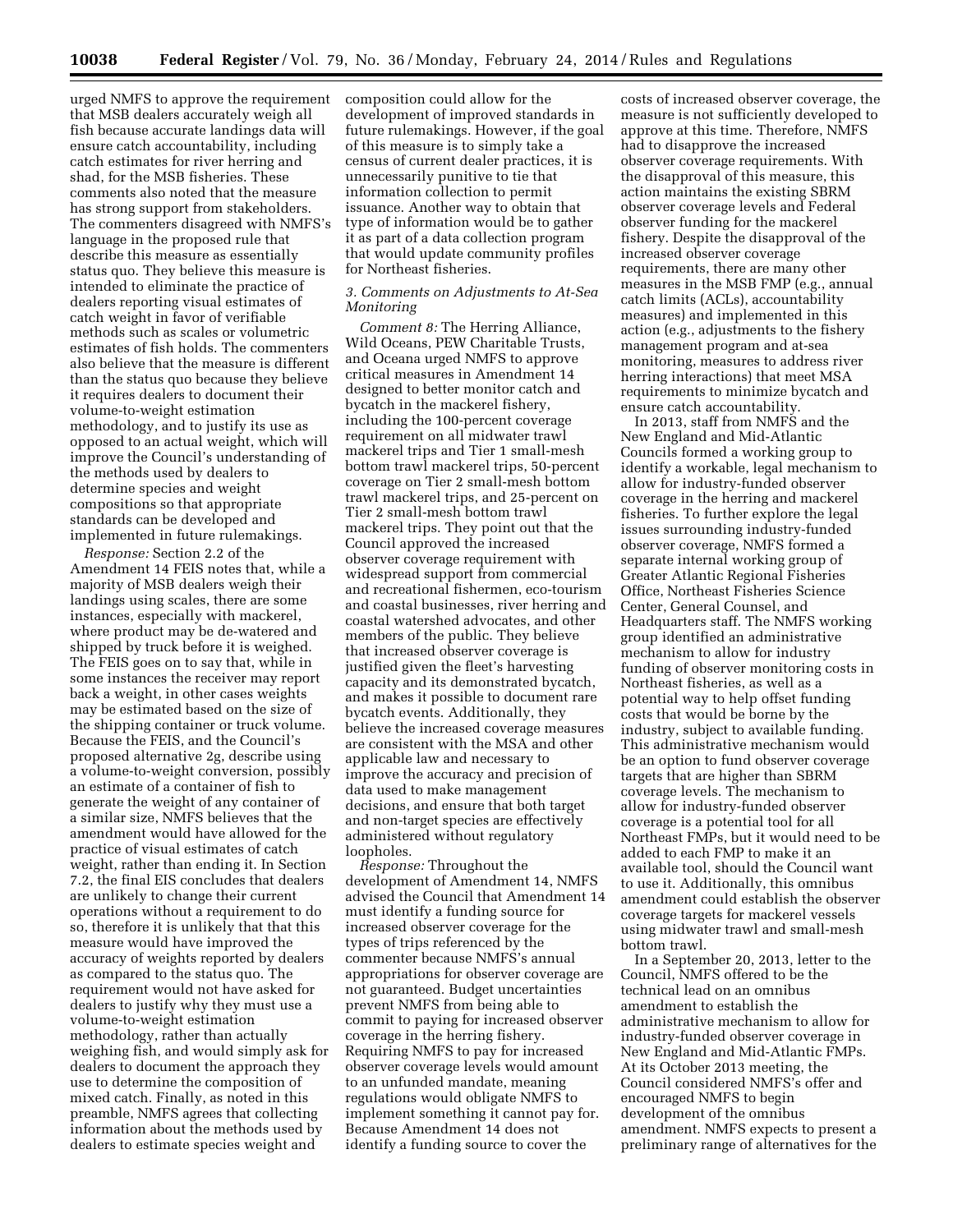omnibus amendment to the New England and Mid-Atlantic Councils in early 2014.

*Comment 9:* The Herring Alliance and PEW Environment Group do not agree with disapproval of the observer coverage provisions on the grounds that the Council failed to identify a funding source for the increased observer coverage. They assert that the Council clearly identified industry as the funding source.

*Response:* NMFS disagrees with the comment that the Council clearly identified industry as the funding source. The amendment states that the preferred funding option for the increased observer coverage requirement is an industry contribution of \$325 per sea day. NMFS does not believe this description indicates that the industry would be responsible for paying the full costs of the Council's proposed increased observer coverage requirements, and the analysis of impacts in the FEIS fails to examine the effects that paying for observer coverage in full would have on vessel owners, operators, and crews. In addition, approval and implementation of the Council's preferred industry funding option required considerable development that the Council deferred to NMFS to be completed, subsequent to Amendment 14 approval. We communicated the complexities of developing the preferred funding option to the Council before the Council's approval, and, given the complexities and the incompleteness of the measure, NMFS could not approve the amendment in the required timeline.

There are two types of costs associated with observer coverage: Observer monitoring costs, such as observer salary and travel costs, and NMFS support and infrastructure costs, such as observer training and data processing. Monitoring costs can either be paid by industry or paid by NMFS, but they cannot be shared. NMFS support and infrastructure costs can only be paid by NMFS. The monitoring costs associated with an observer in the mackerel fishery are higher than \$325 per day. The FEIS for Amendment 14 analyzed the industry paying \$325 per day, but it did not analyze a range of that would approximate the total monitoring costs.

The amendment does not describe or analyze the industry being responsible for paying all observer monitoring costs. Therefore, Amendment 14 does not identify a funding source to cover the costs of increased observer coverage, and that measure was not sufficiently developed to be approved.

*Comment 10:* The Herring Alliance and PEW Environment Group disagree with NMFS's statement in the proposed rule that there is no legal mechanism to allow timely implementation of the Council's preferred funding options and point to successful precedents set on the West Coast for cost-sharing between NMFS and the industry. The Herring Alliance also suggested that NMFS could simply fund the full number of observer days the budget can accommodate, and require industry to contract with observer service providers to pay in full for the rest.

*Response:* In Amendment 14, the increased observer requirements are coupled with an industry contribution of \$325 per day. The monitoring costs associated with an observer in the mackerel fishery are higher than \$325 per day. The cost-sharing of observer monitoring costs between NMFS and the industry violates the Anti-Deficiency Act and the Miscellaneous Receipts Act. NMFS may pay all the observer monitoring costs (e.g., NEFOP observers) or the industry may pay all the observer monitoring costs directly to a third party (e.g., like in the Atlantic scallop fishery). However, NMFS and the industry cannot both pay towards the same observer monitoring costs. For example, if observer monitoring costs are \$700 per sea day, NMFS and industry cannot split the costs 50/50, or by any other proportion, nor can NMFS accept contributions directly from industry to fund observer monitoring costs. Therefore, there is no current legal mechanism to allow cost-sharing of monitoring costs between NMFS and the industry.

In the Pacific Groundfish Trawl Program, the industry is required to pay all observer monitoring costs directly to a third party. However, as a way to transition the industry to paying all observer monitoring costs, NMFS is reimbursing the observer service providers a percentage of the observer monitoring costs through a time-limited grant with Pacific States Marine Fisheries Commission. The level of reimbursement is contingent on available NMFS funding, is expected to decrease over time, and will end such that eventually the industry will be paying all observer monitoring costs. Subject to NMFS funding, this grant mechanism may also be a temporary option to reimburse the mackerel industry for observer monitoring costs. But this funding mechanism is very different than the measure proposed in Amendment 14, and NMFS cannot modify the proposed measure to make it consistent with the Anti-deficiency Act.

As described previously, NMFS has offered to be the technical lead on an omnibus amendment to establish the administrative mechanism to allow for industry-funded observer coverage in New England and Mid-Atlantic FMPs, and expects to present a preliminary range of alternatives for the omnibus amendment to the New England and Mid-Atlantic Councils in early 2014.

*Comment 11:* The Herring Alliance and PEW Environment Group expressed their view that, consistent with other government programs, vessels should not be allowed to fish if an observer cannot be deployed on a trip due to insufficient funding (either industry or NMFS, or both).

*Response:* Preventing vessels from fishing would be a new policy that was clearly not the intent of the Council in the observer measures in Amendment 14. Implementing such a provision would have required a Council decision and analysis in Amendment 14, or would require future Council action.

*Comment 12:* Several commenters urged NMFS to approve measures prohibiting slippage, requiring a released catch affidavit, and slippage caps to improve catch monitoring and reduce wasteful discarding. They believe slippage caps, and the subsequent trip termination provisions, are critical to the effectiveness of catch monitoring and bycatch estimation in the mackerel fishery, are consistent with the MSA and other applicable law, and necessary to meet requirements to end overfishing, minimize bycatch, and ensure accountability. They believe the proposed cap on the number of slippage events (i.e., 10 non-exempted slippage events fleetwide) is a carefully designed expansion of the regulations in place for Closed Area I for herring vessels or the requirement to stop fishing in an area when the sub-ACL has been harvested, and that the cap amounts are based on existing data and set at levels high enough that allow the fleet to avoid trip termination while preventing unlimited slippage.

*Response:* NMFS approved measures prohibiting slippage on observed mackerel and longfin squid trips and requiring a released catch affidavit for slippage events on such trips. NMFS expects that prohibiting slippage will help reduce slippage events in the mackerel and longfin squid fisheries. NMFS believes this will improve the quality of observer catch data, especially data on bycatch species encountered in both fisheries. NMFS also expects the released catch affidavit to help provide insight into when and why slippage occurs. Additionally, NMFS expects that the slippage prohibition will help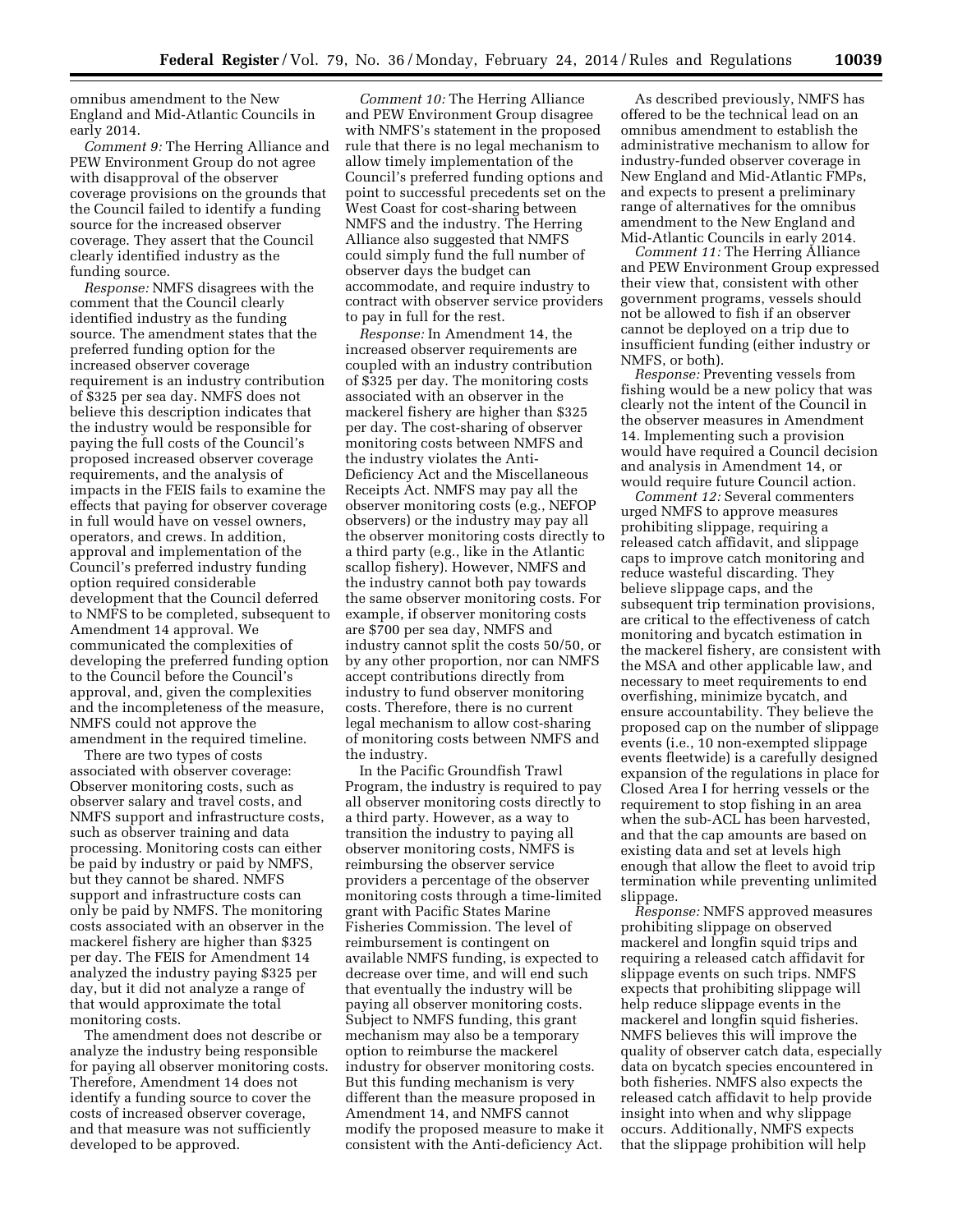minimize bycatch, and bycatch mortality, to the extent practicable in the mackerel and longfin squid fisheries.

NMFS disapproved the proposed slippage cap on the mackerel fishery, and the associated trip termination requirement, because of concerns about the details of the slippage cap. Under the proposed measure, once a slippage cap had been met, vessels that slip catch would have been required to return to port. Vessels could continue fishing following slippage events 1 through 10, but would have been required to return to port following the 11th slippage event, regardless of the vessel's role in the first 10 slippage events. Conversely, vessels responsible for slippage events 1 through 10, could have continued fishing after the 11th slippage event provided they did not slip catch again. NMFS believes this aspect of the measure is arbitrary.

The measures to minimize slippage are based on the sampling requirements for midwater trawl vessels fishing in Groundfish Closed Area I. However, there are important differences between these measures. Under the Closed Area I requirements, midwater trawl vessels are allowed to continue fishing if they slip catch, but they must leave Closed Area I for the remainder of that trip. The requirement to leave Closed Area I is less punitive than the Amendment 14 proposed requirement to return to port. Additionally, because the consequences of slipping catch apply uniformly to all vessels under the Closed Area I requirements, or when a closure becomes effective when the ACL has been harvested, inequitable application to the fleet is not an issue for the Closed Area I requirements or closure measures, like NMFS believes it is for the Amendment 14 proposed slippage caps.

Even though NMFS disapproved the slippage caps, the prohibition on slippage in the mackerel and longfin squid fisheries, the released catch affidavit, and the ongoing data collection by NEFOP still provide improved monitoring in the mackerel and longfin squid fisheries, increased information regarding discards, and an incentive to minimize discards of unsampled catch.

*Comment 13:* NMFS received comments from the Herring Alliance, PEW Environment Group, and Wild Oceans that the analysis in the FEIS provides a reasonable basis for capping slippage events at 10 fleet-wide slippage events. The commenters also disagreed with NMFS's statements in the proposed rule that the slippage caps may be punitive or unfair. Wild Oceans

suggested that, if the controversy is around the number of allowed slippage events (i.e., 10 allowed non-exempted slippage events before triggering the cap) as opposed to the need to minimize slippage, then the trip termination penalty should apply after all slippage events.

*Response:* The Amendment 14 FEIS notes that, from 2006–2010, approximately 26 percent (73 of 277, or 15 per year) of hauls on observed mackerel trips (trips that caught 50 percent or more mackerel or at least 100,000 lb (45.34 mt) of mackerel) had some unobserved catch. Hauls may be unobserved for a variety of reasons—for example, transfer of catch to another vessel without an observer, observers not being on deck to sample a given haul, or hauls released from the net while still in the water. The FEIS discusses that, while documented slippage events are relatively infrequent, increases above the estimated 15 unobserved hauls per year could compromise observer data because ''high-volume fisheries . . . can catch large quantities of fish in a single tow.'' NMFS agrees that unobserved hauls can compromise observer data, and that limiting the total number of slippage events to 10 does reduce slippage events from the recent average of 15 unobserved hauls on mackerel trips. However, NMFS does not believe the FEIS provides analysis for why it is operationally justified to allow the fleet 10 un-exempted slippage events prior to triggering the trip termination requirement, as opposed to the selection of any other value.

NMFS disapproved the proposed slippage caps, and the associated trip termination requirement, because of concerns with the legality of the slippage cap. Once the slippage cap has been met, vessels that slip catch would be required to return to port. Vessels may continue fishing following slippage events 1 through 10 but must return to port following the 11th slippage event, regardless of the vessel's role in the first 10 slippage events. Conversely, vessels responsible for slippage events 1 through 10, may continue fishing after the 11th slippage event provided they do not slip catch again. NMFS believes this aspect of the measure is inequitable.

Throughout the development of Amendment 14, NMFS identified potential concerns with the rationale supporting, and legality of, the slippage caps. NMFS highlighted its concerns with these aspects of the slippage cap in the proposed rule. As described in the response to the previous comment, NMFS believes the arbitrary nature of the slippage cap, and the potential for

inequitable application to the fleet as a result of the slippage cap, render the proposed slippage cap inconsistent with the MSA and other applicable law. For these reasons, NMFS disapproved the proposed slippage cap.

NMFS agrees with Wild Ocean's recommendation to make the consequences of the slippage cap apply after every non-exempted slippage event and offered this suggestion to the Council in our November 7, 2013, partial approval letter.

*Comment 14:* The Herring Alliance and PEW Environment Group assert that NMFS stated in the proposed rule that existing procedures in the mackerel fishery are adequate to address slippage. They assert that, though the NEFOP high-volume fishery procedures have been in place for several years, these protocols do not prevent slippage and still allow for significant amounts of catch to be discarded prior to sampling by NEFOP observers. Wild Oceans asserts that NMFS should clarify, through the regulations, the Council's position that slippage is a detrimental practice that should be discouraged, and that simply collecting information on slippage does not convey this message and does not deter its occurrence.

*Response:* NMFS did not characterize the high-volume fishery procedures as a means to prevent slippage. Rather, NMFS noted that, in contrast to the information that would be collected in the proposed released catch affidavits, the discard logs documented as part of the high-volume fishery observation protocol provide more detailed, comprehensive information on discards. However, NMFS notes that there is a compliance benefit to requiring a released catch affidavit because it would provide information regarding the operator's decisions and may help NMFS understand why slippage occurs. NMFS agrees that the high-volume fishery observation protocol does not prevent slippage, and that it only collects information about slippage events. NMFS reflected the Council's intent that slippage is a detrimental practice that must be discouraged by implementing the slippage prohibitions in the mackerel and longfin squid fisheries. NMFS believes that the slippage prohibition and the associated released catch affidavit requirement should provide a strong incentive to minimize the discarding of unsampled catch and provide increased information regarding discards.

*Comment 15:* The Herring Alliance and PEW Environment Group assert that NMFS documented slippage as a problem that directly affects the administration of the butterfish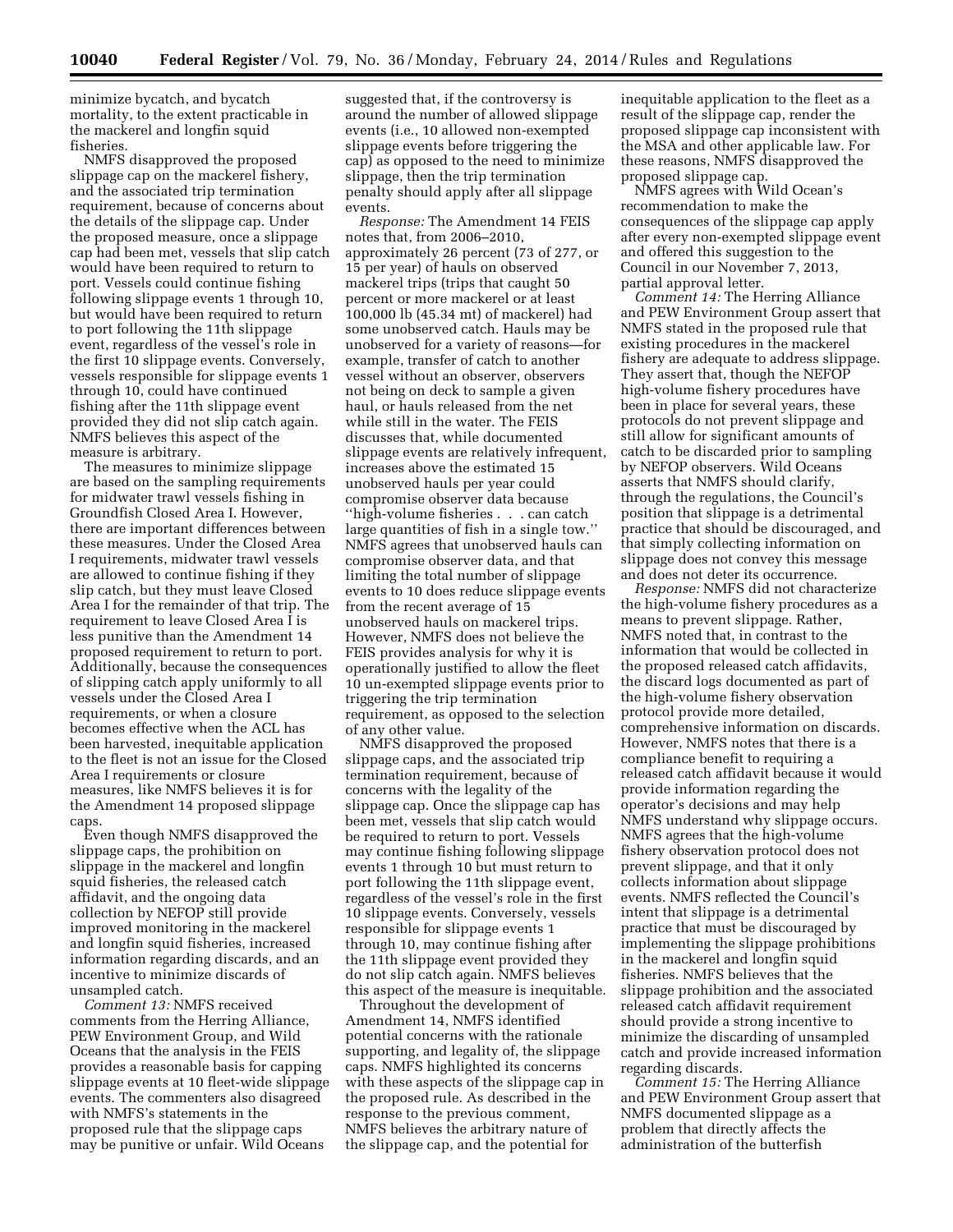mortality cap on the longfin squid fishery, where longfin squid hauls have been slipped due to the presence of butterfish.

*Response:* NMFS reiterates that the slippage prohibition and released catch affidavit are also a requirement for longfin squid permit holders, which can help address any issues with the administration of the butterfish mortality cap that may have resulted from past slippage events.

*Comment 16:* Wild Oceans notes that the proposed regulatory definition of slippage (§ 648.2) does not reflect the description of slippage in Amendment 14, which describes transferring of fish to another vessel that is not carrying a NMFS-approved observer as a slippage event.

*Response:* While the fish transfer issue is not described in the definition of slippage, it is described in the measures to address slippage at at  $§ 648.11(n)(3)(i).$ 

*Comment 17:* Commenters support proposed measures requiring limited access mackerel and longfin squid vessels to provide observers with: (1) Safe sampling stations; (2) reasonable assistance; and (3) notification of haulback or pumping.

*Response:* NMFS recognizes the commenters support for these measures and believes these measures will help improve monitoring in the mackerel and longfin squid fisheries. These measures were approved.

*Comment 18:* Wild Oceans believes that Amendment 14 should add regulatory text to require both vessels involved in pair trawl fishing to carry observers.

*Response:* NEFOP randomly assigns observers to mackerel vessels consistent with SBRM coverage requirements to optimize sampling of the mackerel fishery. Because NMFS considered this requirement a directive to NEFOP, rather than as a requirement for pair trawl vessels, it is unnecessary for NMFS to codify the requirement in the regulations. If NEFOP desires to place observers on both vessels in a pair trawl operation, it can do so. The Council will be considering increased observer coverage requirement for the mackerel fishery in the observer-funding omnibus amendment. Until then, NEFOP will continue to assign observers to mackerel vessels in order to best meet SBRM requirements.

### *4. Comments on Measures To Address River Herring Interactions*

*Comment 19:* Several comments express support for establishing catch caps for a river herring and shad catch cap on the Atlantic mackerel fishery as

quickly as possible, and assert that the catch cap is the only measure in Amendment 14 that addresses the National Standard 9 obligation to minimize bycatch to the extent practical. Commenters also stated that, while catch caps and occasional closures can be effective conservation tools for river herring and shad, without increased observer coverage and improved catch monitoring, the caps cannot be effectively administered.

*Response:* NMFS supports the Council in its efforts to establish the river herring and shad catch cap on the mackerel fishery, and is currently reviewing the Council's proposed catch cap allocation in 2014 Specifications and Management Measures for the MSB Fisheries.

Based on the ASMFC's recent river herring and shad assessments, data are not robust enough to determine a biologically-based river herring and shad catch cap and/or the potential effects on river herring and shad populations of such a catch cap on a coast-wide scale. However, both the Council and NMFS believe catch caps would provide a strong incentive for the Atlantic mackerel industry to continue avoiding river herring and shad and reduce river herring and shad catch to the extent practicable.

NMFS disagrees that the river herring/ shad catch caps are the only measure in Amendment 14 that will satisfy the MSA's requirement to minimize bycatch to the extent practicable. Rather, Amendment 14 implements several measures to address bycatch in the mackerel and longfin squid fisheries: (1) Prohibiting catch from being discarded prior to sampling by an at-sea observer (known as slippage), with exceptions for safety concerns, mechanical failure, and spiny dogfish preventing catch from being pumped aboard the vessel, and requiring a released catch affidavit to be completed for each slippage event; (2) evaluating the ongoing bycatch avoidance program investigation of providing real-time, cost-effective information on river herring distribution and fishery encounters; and (3) expanding and adding reporting and sampling requirements designed to improve data collection methods, data sources, and applications of data to better determine the amount, type, disposition of bycatch. NMFS believes these measures provide incentives for bycatch avoidance and gather more information that may provide a basis for future bycatch avoidance or bycatch mortality reduction measures. These measures are supported by sufficient analysis and consideration of the best available scientific information and the

MSA National Standards and represent the most practicable bycatch measures for the MSB FMP based on this information at this time.

Finally, while increases to observer coverage may improve the quality of data used to determine the rate of river herring and shad bycatch in the mackerel fishery, NMFS disagrees that the river herring and shad catch cap cannot be administered without the three measures disapproved in Amendment 14. The pre-trip notification requirement for the mackerel fishery that will be implemented through this action will help with the identification of directed mackerel trips and the placement of observers on those trips. The expansion of sampling requirements and the slippage prohibition should help improve data collection on observed trips. Last, as noted in the preamble, we are considering ways for industryfunded observer coverage to help reach the Council's desired coverage increases.

*Comment 20:* The Herring Alliance, PEW Environment Group, Wild Oceans, Oceana, and the NRDC urged disapproval of the voluntary program investigating river herring distribution and fishery encounters because they believe as a voluntary program it has no place in a regulatory action and will not satisfy the MSA's requirement to minimize bycatch to the extent practicable. They assert that this program should not be a substitute for a meaningful catch cap.

*Response:* While the voluntary program for river herring monitoring and avoidance does not include regulatory requirements, we believe the program, along with the Council's formal evaluation of the program, has the potential to help vessels avoid river herring during the fishing season and gather information that may help predict and prevent future interactions. The regulations approved in Amendment 14 allow the Council to complete a framework adjustment to codify certain aspects of this important research to help reduce river herring and shad interactions in the mackerel fishery. This could involve adjustments to fleet tracking mechanisms, the use of test tows to determine the extent of incidental catch, thresholds of river herring and shad catch that would require a vessel to move out of a given fishing area, and lengths of time that vessels would need to move out of the area to allow river herring and shad aggregations to migrate. Allowing for the future consideration of this program is not a substitute for the river herring and shad catch cap in the mackerel fishery.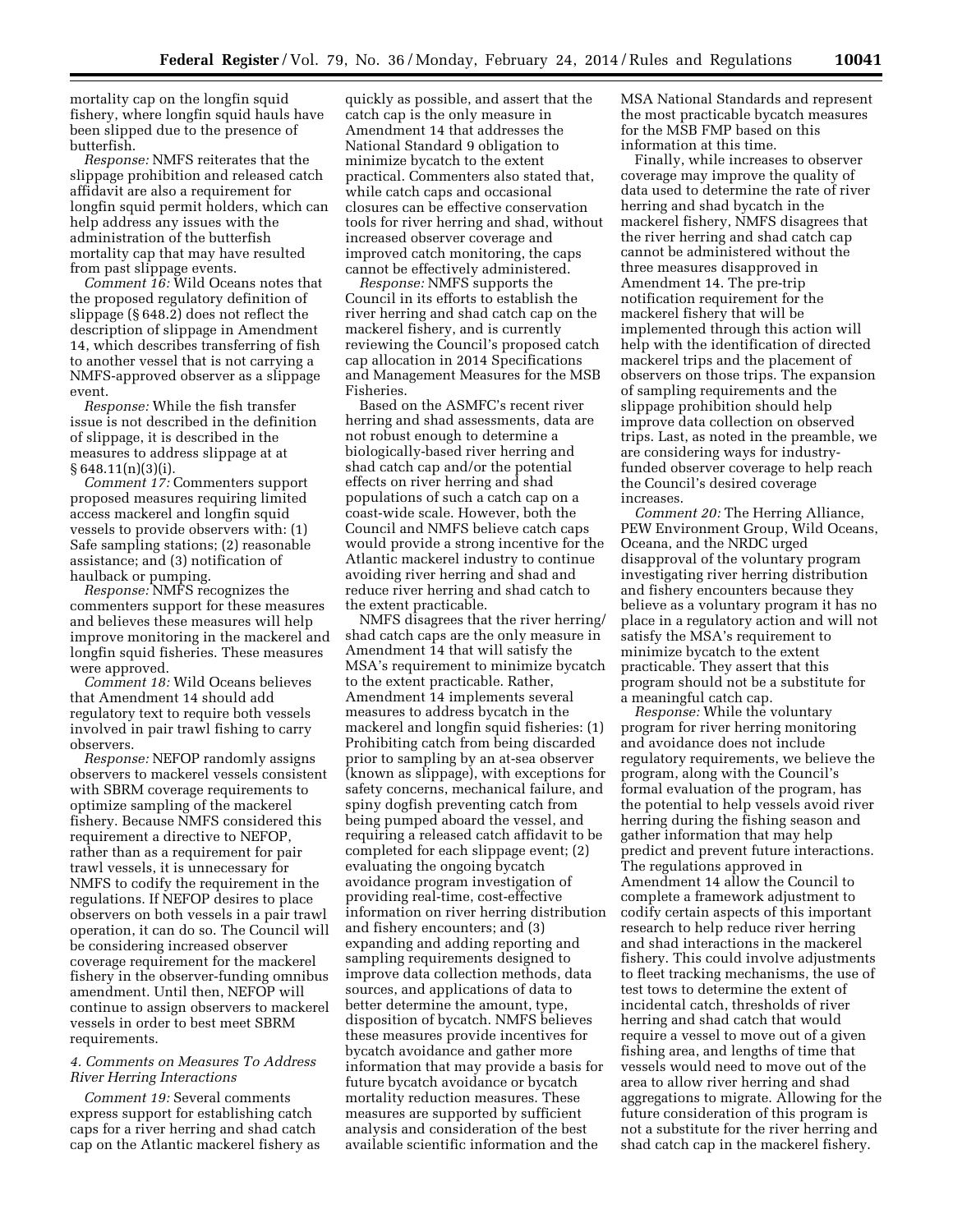Instead, NMFS hopes for the avoidance program and the catch cap to work in concert. The overall catch cap on river herring and shad should offer incentive for industry to engage in avoiding the incidental catch.

#### **Changes From the Proposed Rule**

The proposed rule for Amendment 14 contained all the measures in the amendment that were adopted by the Council in June 2012. As described previously, the proposed rule highlighted NMFS's utility and legal concerns about three measures adopted by the Council. Because the increased observer coverage measure, coupled with a \$325 per day industry contribution, slippage cap, and dealer reporting requirements, were ultimately disapproved by NMFS, the regulatory requirements associated with those three measures are not included in this final rule. Specifically, the following proposed regulations are not being implemented: § 648.7(a)(1)(iv), § 648.11(h), § 648.11(i)(3)(ii),  $§ 648.11(m)(4), § 648.14(g)(2)(viii),$ § 648.22(b)(4)(ii), § 648.22(b)(4)(iv), and § 648.24(b)(7). Sections 648.10 and 648.22 differ slightly in structure, but not content, from the regulations in the proposed rule.

#### **Classification**

The Administrator, Greater Atlantic Regional Fisheries Office, NMFS, determined that the approved measures in Amendment 14 to the MSB FMP are necessary for the conservation and management of the MSB fisheries and that they are consistent with the MSA and other applicable laws.

This final rule has been determined to be not significant for purposes of Executive Order 12866.

The Council prepared a FEIS for Amendment 14. A notice of availability for the FEIS was published on August 16, 2013 (78 FR 50054). The FEIS describes the impacts of the proposed measures on the environment. Revisions to fishery management program measures, including vessel reporting requirements and trip notification, are expected to improve catch monitoring in the MSB fisheries, with positive biological impacts to the MSB fisheries and minimal negative economic impacts on human communities. Measures to improve at-sea sampling by observers, and measures to minimize discarding of catch before it has been sampled by observers are also expected to improve catch monitoring and have positive biological impacts on the MSB fisheries. The economic impacts of these proposed measures on human communities are varied, but negative

economic impacts may be substantial compared to the status quo. Measures to address bycatch are expected to have positive biological impacts and moderate negative economic impacts on fishery participants. Lastly, all measures are expected to have positive biological impacts on non-target species and neutral impacts on habitat. In partially approving Amendment 14 on November 7, 2013, NMFS issued a record of decision (ROD) identifying the selected alternatives. A copy of the ROD is available from NMFS (see **ADDRESSES**).

A final regulatory flexibility analysis (FRFA) was prepared. The FRFA incorporates the initial regulatory flexibility analysis (IRFA), a summary of the significant issues raised by public comments in response to the IRFA, NMFS's responses to those comments, and a summary of the analyses to support this action. A copy of this analysis is available from the Council or NMFS (see **ADDRESSES**) or via the Internet at *[http://www.nero.noaa.gov.](http://www.nero.noaa.gov)* 

#### *Statement of Need*

This action helps improve monitoring of the MSB fisheries with a focus on better evaluation of the incidental catch of river herring and shad, and addresses river herring and shad bycatch issues in the mackerel fishery. A description of the action, why it was considered, and the legal authority for the action is contained elsewhere in this preamble and is not repeated here.

*A Summary of the Significant Issues Raised by the Public Comments in Response to the IRFA, a Summary of the Assessment of the Agency of Such Issues, and a Statement of Any Changes Made in the Proposed Rule as a Result of Such Comments* 

NMFS received 15 comment letters during the comment periods on the NOA and proposed rule. Those comments, and NMFS's responses, are contained elsewhere in this preamble and are not repeated here. None of the comments are relevant to the analysis of economic impacts on regulated entities.

## *Description and Estimate of Number of Small Entities to Which the Rule Will Apply*

On June 20, 2013, the Small Business Administration (SBA) issued a final rule revising the small business size standards for several industries effective July 22, 2013 (78 FR 37398). The rule increased the size standard for Finfish Fishing from \$4.0 to \$19.0 million, Shellfish Fishing from \$4.0 to \$5.0 million, and Other Marine Fishing from \$4.0 to \$7.0 million. NMFS has reviewed the analyses prepared for this

action in light of the new size standards. Under the former, lower size standards, all entities subject to this action were considered small entities; thus, they all would continue to be considered small under the new standards. NMFS has determined that the new size standards do not affect the analyses prepared for this action.

The Office of Advocacy at the SBA suggests two criteria to consider in determining the significance of regulatory impacts: Disproportionality and profitability. The disproportionality criterion compares the effects of the regulatory action on small versus large entities (using the SBA-approved size definition of ''small entity''), not the difference between segments of small entities. The changes in profits, costs, and net revenues due to Amendment 14 are not expected to be disproportional for small versus large entities, as the proposed action will affect all entities, large and small, in a similar manner. Therefore, this action is not expected to have disproportionate impacts or place a substantial number of small entities at a competitive disadvantage relative to large entities.

The measures in Amendment 14 could affect any vessel holding an active Federal permit to fish for Atlantic mackerel, longfin squid, *Illex* squid, or butterfish. All of the potentially affected businesses are considered small entities under the standards described in NMFS guidelines, because they have gross receipts that do not exceed \$19 million annually. In 2012, 1,835 commercial vessels possessed Atlantic mackerel permits (132 limited access permits and 1,703 open access permits), 329 vessels possessed longfin squid/butterfish moratorium permits, 72 vessels possessed *Illex* permits, 1,578 vessels possessed incidental squid/butterfish permits, and 705 vessels possessed squid/mackerel/butterfish party/charter permits. Many vessels participate in more than one of these fisheries; therefore, permit numbers are not additive.

Available data indicate that no single fishing entity earned more than \$19 million annually. Having different size standards for different types of marine fishing activities creates difficulties in categorizing businesses that participate in more than one of these activities. For now, the short-term approach is to classify a business entity into the SBAdefined categories based on which activity produced the highest gross revenue. In this case, Atlantic mackerel is the only species with significant recreational fishing, and in 2012, the charterboat industry harvested only 10,000 lb (4.54 mt). Based on these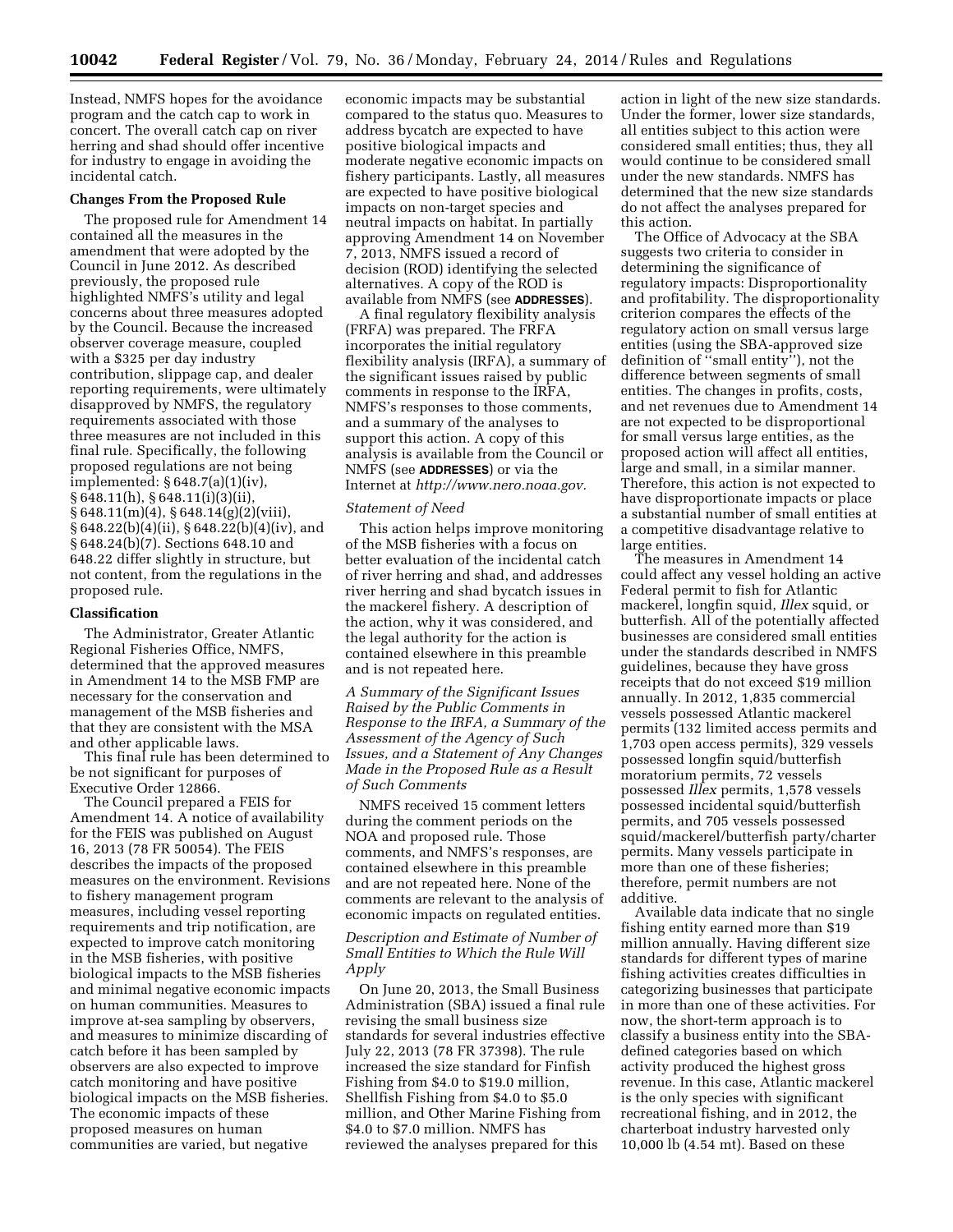assumptions, the finfish size standard would apply and the business is considered large, only if revenues are greater than \$19 million. No MSB vessels total \$19 million in revenues from MSB fishing, but some do have income from other fishing activity. However, it is unlikely that the value exceeds that threshold. Although there are likely to be entities that, based on rules of affiliation, would qualify as large business entities, due to lack of reliable ownership affiliation data NMFS cannot apply the business size standard at this time. NMFS is currently compiling data on vessel ownership that should permit a more refined assessment and determination of the number of large and small entities for future actions. For this action, since available data are not adequate to identify affiliated vessels, each operating unit is considered a small entity for purposes of the RFA, and, therefore, there is no differential impact between small and large entities. Therefore, there are no disproportionate economic impacts on small entities. Section 6.7 in Amendment 14 describes the vessels, key ports, and revenue information for the MSB fisheries; therefore, that information is not repeated here.

# *Description of Projected Reporting, Recordkeeping, and Other Compliance Requirements Minimizing Significant Economic Impacts on Small Entities*

This final rule contains collection-ofinformation requirements subject to the PRA and that have been approved by Office of Management and Budget (OMB) under control number 0648– 0679. The new requirements, which are described in detail elsewhere in this preamble, were approved as a new collection.

Amendment 14 increases VTR reporting submission frequency for all MSB permit holders from monthly to weekly. MSB permit holders currently submit 12 VTRs per year, so the additional cost of submitting VTRs on a weekly basis is \$18. This cost was calculated by multiplying 40 (52 weeks in a year minus 12 (number of monthly reports)) by \$0.46 to equal \$18. The VTR is estimated to take 5 min to complete. Therefore the total annual burden estimate of weekly VTRs is \$18, and 3 hr and 20 min.

This action requires limited access mackerel and longfin squid/butterfish moratorium permit holders purchase and maintain a VMS. Because other Northeast permits require vessels to maintain a VMS, it is estimated that only 80 vessels do not already have a VMS. The average cost of purchasing

and installing a VMS is \$3,400, the VMS certification form takes an estimated 5 min to complete and costs \$0.46 to mail, and the call to confirm a VMS unit takes an estimated 5 min to complete and costs \$1. The average cost of maintaining a VMS is \$600 per year. Northeast fisheries regulations require VMS activity declarations and automated polling of VMS units to collect position data. Each activity declaration takes an estimated 5 min to complete and costs \$0.50 to transmit. If a longfin squid/butterfish moratorium permit holder takes 22 trips per year, the burden estimate for activity declarations would be 1 hr and 50 min, and \$11. If a limited access mackerel permit holder takes 8 trips per year, the burden estimate for activity declarations would be 40 min and \$4. Each automated polling transmission costs \$0.06, and a vessel is polled once per hour every day of the year. The annual estimated cost associated with polling is \$526. Vessels may request a powerdown exemption to stop position transmission under certain provisions, as described elsewhere in this preamble. The form to request a power-down exemption letter takes 5 min to complete, and costs \$0.46 to mail. If each vessel submits a power-down exemption request 2 times a year, the total estimated burden is 10 min and \$1. In summary, the total annual burden estimate for a vessel to purchase and maintain a VMS would be 2 hr 10 min and \$4,540 for a longfin squid/butterfish moratorium permit holder, and 1 hr and \$4,533 for a limited access mackerel permit holder.

Amendment 14 requires that limited access mackerel and longfin squid/ butterfish moratorium permit holders submit daily VMS reports. The cost of transmitting a catch report via VMS is \$0.60 per transmission, and it is estimated to take 5 min to complete. If a longfin squid/butterfish moratorium permit holder takes 22 trips per year, and each trip lasts an average of 2 days, the burden estimate for activity declarations would be 1 hr and 50 min, and \$14. If a limited access mackerel permit holder takes 8 trips per year, and each trip lasts an average of 3 days, the burden estimate for activity declarations would be 40 min, and \$5.

This action requires limited access mackerel vessels to submit a pre-landing notification to NMFS OLE via VMS 6 hr prior to landing. Each VMS pre-landing notification is estimated to take 5 min to complete and cost \$1. Limited access mackerel permit holders are estimated to take 8 trips per year, so the total annual burden estimate is 40 min, and \$8.

Amendment 14 increases the reporting burden for measures designed to improve at-sea sampling by NMFSapproved observers. Limited access mackerel vessels would be required to notify NMFS to request an observer at least 48 hr prior to beginning a trip where they intend to land over 20,000 lb (9.07 mt) of mackerel. The phone call is estimated to take 5 min to complete and is free. If a vessel has already contacted NMFS to request an observer and then decides to cancel that fishing trip, Amendment 14 would require that vessel to notify NMFS of the trip cancellation. The call to notify NMFS of a cancelled trip is estimated to take 1 min and is free. If a vessel takes an estimated 8 trips per year, the total annual reporting burden associated with pre-trip observer notification would be 40 min.

Amendment 14 requires a released catch affidavit for limited access mackerel and longfin squid/butterfish moratorium permit holders that discard catch before it had been made available to an observer for sampling (slipped catch). The reporting burden for completion of the released catch affidavit is estimated to average 5 min. The cost associated with the affidavit is the postage to mail the form to NMFS (\$0.46). The affidavit requirement would affect an estimated 312 longfin squid/butterfish moratorium permit holders, and 132 limited access mackerel permit holders. If the longfin squid/butterfish moratorium permit holders slipped catch once per trip with an observer aboard, and took an estimated 22 trips per year, the total annual reporting burden for the released catch affidavit would be 1 hr 50 min, and \$10. If the limited access mackerel permit holders slipped catch once per trip with an observer aboard, and took an estimated 8 trips per year, the total annual reporting burden for the released catch affidavit would be 40 min, and \$4.

Public comment is sought regarding: Whether this collection of information is necessary for the proper performance of the functions of the agency, including whether the information shall have practical utility; the accuracy of the burden estimate; ways to enhance the quality, utility, and clarity of the information to be collected; and ways to minimize the burden of the collection of information, including through the use of automated collection techniques or other forms of information technology. Send comments on these or any other aspects of the collection of information to the Regional Administrator (see **ADDRESSES**), and email to *[OIRA](mailto:OIRA_Submission@omb.eop.gov)*\_

*[Submission@omb.eop.gov](mailto:OIRA_Submission@omb.eop.gov)* or fax to 202– 395–7285.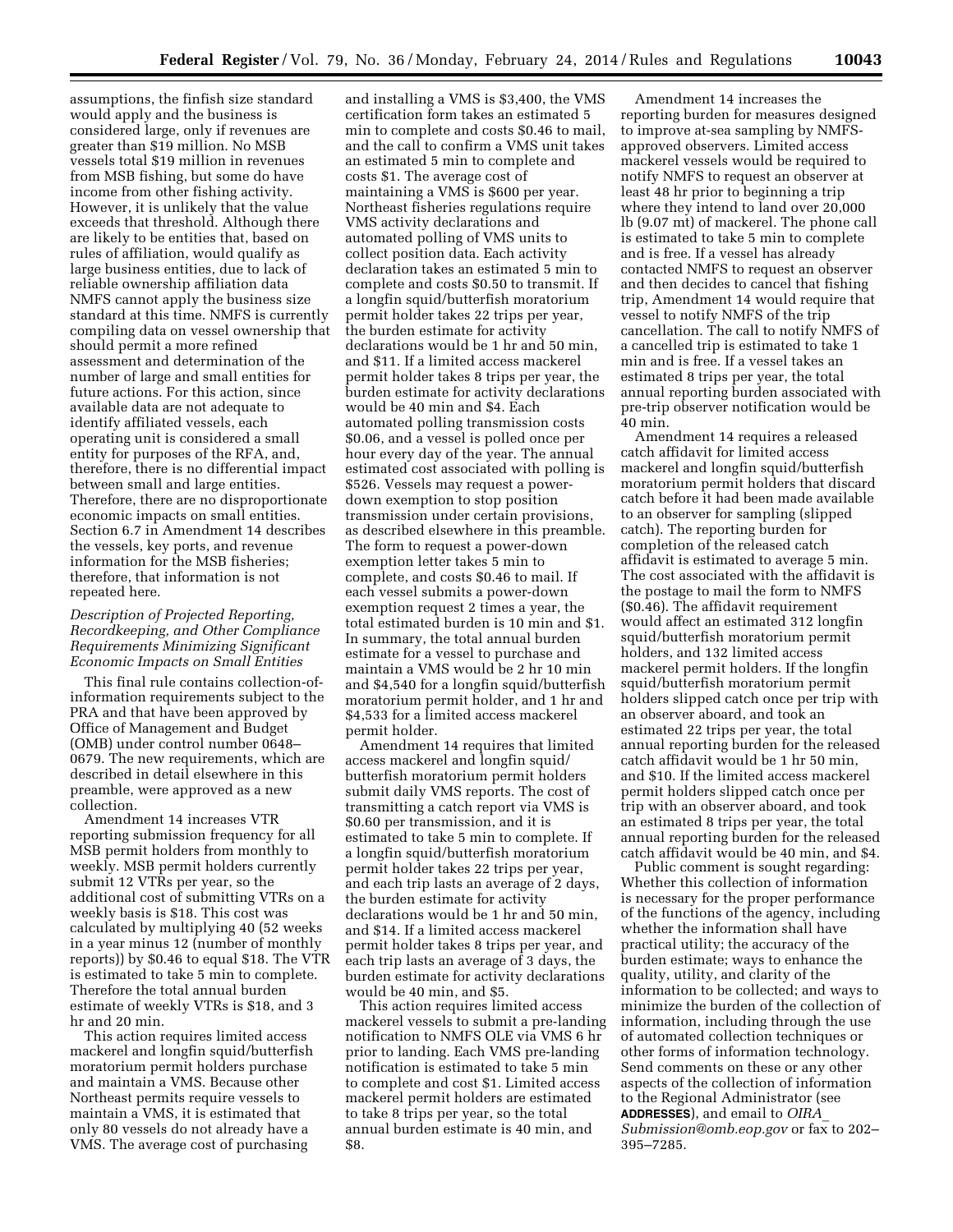Notwithstanding any other provision of the law, no person is required to respond to, and no person shall be subject to penalty for failure to comply with, a collection of information subject to the requirements of the PRA, unless that collection of information displays a currently valid OMB Control Number.

*Description of the Steps the Agency Has Taken To Minimize the Significant Economic Impact on Small Entities Consistent With the Stated Objectives of Applicable Statutes, Including a Statement of the Factual, Policy, and Legal Reasons for Selecting the Alternative Adopted in the Final Rule and Why Each One of the Other Significant Alternatives to the Rule Considered by the Agency Which Affect the Impact on Small Entities Was Rejected* 

#### 1. Adjustments to the Fishery Management Program

Amendment 14 revises several existing fishery management provisions, including VTR and VMS requirements, to better administer the MSB fisheries. Amendment 14 requires all MSB permit holders to submit VTRs on a weekly basis (Alternative 1c in the FEIS). The no action (alternative 1a) would have maintained monthly reporting requirements for all MSB permit holders, and two additional alternatives would have instituted weekly reporting for just mackerel permit holders (alternative 1bMack) or longfin squid/ butterfish permit holders (alternative 1bLong). Weekly VTRs would cost an additional \$18 per year compared to status quo, but many permit holders already submit weekly VTRs related to other Northeast permits. Compared to the non-selected alternatives, which would have maintained the monthly VTR reporting requirement, or only extended the weekly reporting requirement to some of the permit categories in this FMP, extending the requirement for weekly VTR reporting to all MSB permit holders improves data for quota monitoring, and brings VTR requirements in line with those for other Northeast permits.

This action requires VMS for limited access mackerel and longfin squid/ butterfish moratorium permit holders (alternatives 1eMack and 1eLong), requires trip declarations and daily VMS catch reports for these permit holders (alternatives 1fMack and 1fLong), and requires a pre-landing notifications via VMS in order to land more than 20,000 lb (9.07 mt) of mackerel (alternative 1gMack). The no action alternative (alternative 1a) would not impose VMS requirements for these

permit holders, and was rejected because the Council intends to use VMS as a compliance and enforcement tool for area-based management measures currently under consideration. As with the VTR requirements, many limited access mackerel and longfin squid/ butterfish moratorium permit holders already have VMS related to other Northeast permits. For permit holders obtaining a new VMS, the new VMS requirements would cost roughly \$4,500 for the first year of operation. The FEIS for Amendment 14 discussed that the economic impacts of these reporting requirements is mixed compared to status quo. While short-term operating costs for these fishing vessels is increased compared to status quo, these measures may have long-term positive impacts if they result in less uncertainty and, ultimately, additional harvest being made available to MSB fishery participants. Economic impacts on small entities resulting from the purchase costs of new VMS units have been minimized through a VMS reimbursement program (May 6, 2008; 73 FR 24955) that made grant funds available for vessel owners and/or operators who have purchased a VMS unit for the purpose of complying with fishery regulations. Reimbursement for VMS units is available on a first come, first serve, basis until funds are depleted. More information on the VMS reimbursement program is available from the Pacific States Marine Fisheries Commission (see **ADDRESSES**) and from the NMFS VMS Support Center, which can be reached at 888–219–9228.

Amendment 14 proposed requiring that MSB dealers weigh all landings related to mackerel transactions over 20,000 lb (9.07 mt) (alternative 2d), and all longfin squid transactions over 2,500 lb (1.13 mt) (alternative 2f), and if these transactions were not sorted by species, would be required to document, with each transaction, how they estimated the relative composition of catch. Dealers would be permitted to use volume-to-weight conversions if they were not able to weigh landings (alternative 2g). However, NMFS disapproved the proposed measure, so this action maintains the no action alternative. Dealers currently report the weight of fish, obtained by scale weights and/or volumetric estimates. Because the proposed action does not specify how fish are to be weighed, the proposed action is not anticipated to change dealer behavior, and, therefore, is expected to have neutral impacts in comparison to the no action alternative. Amendment 14 considered four alternatives to the proposed action: The

no action alternative; and alternatives 2b, 2c and 2e. Alternative 2b would require that a vessel confirm MSB dealer reports for mackerel landings over 20,000 lb (9.07 mt), *Illex* squid landings over 10,000 lb (4.53 mt), and longfin squid landings over 2,500 lb (1.13 mt). Alternatives 2c and 2e are similar to the proposed alternative in that they would require dealers to weigh all landings related to mackerel transactions over 20,000 lb (9.07 mt) (alternative 2c), and all longfin squid transactions over 2,500 lb (1.13 mt) (alternative 2e), but would have required that relative species composition be documented annually instead of at each transaction. Overall, relative to the no action alternative, the proposed action and Alternatives 2c and 2e may have low negative impacts on dealers due to the regulatory burden of documenting how species composition is estimated. In comparison, Alternative 2b may have a low positive impact on fishery participants, despite an increased regulatory burden, if it minimizes any lost revenue due to data errors in the dealer reports and/or the tracking of MSB catch.

2. Adjustments to the At-Sea Catch Monitoring

Amendment 14 requires a 48-hr pretrip notification for all vessels intending to retain, possess or transfer 20,000 lb (9.07 mt) or more of Atlantic mackerel in order to facilitate observer placement (alternative 1d48). In addition to the no action alternative (alternative 1a), Amendment 14 also considered requiring a 72-hr pre-trip notification requirement (alternative 1d72). Compared to the no action alternative, both action alternatives may mean that fishermen are not able to embark on fishing trips on short notice, especially if they are selected to take an observer. The selected alternative would, however, improve observer placement compared to the no action alternative; the no action alternative was rejected for this reason. The 72-hr pre-trip notification requirement (alternative 1d72), is inconsistent in timing with 48 hr pre-trip notification requirements for other fisheries in the Northeast. In addition, the 72-hr requirement is even more likely than the selected 48-hr requirement to prevent vessels from departing quickly to target fleeting aggregations of mackerel.

Amendment 14 proposed increases in the observer coverage in the mackerel fishery, specifically 100-percent observer coverage on all (Tiers 1, 2, and 3) midwater mackerel trawl vessels (alternative 5b4) and Tier 1 small-mesh bottom trawl mackerel vessels, 50 percent coverage on Tier 2 small-mesh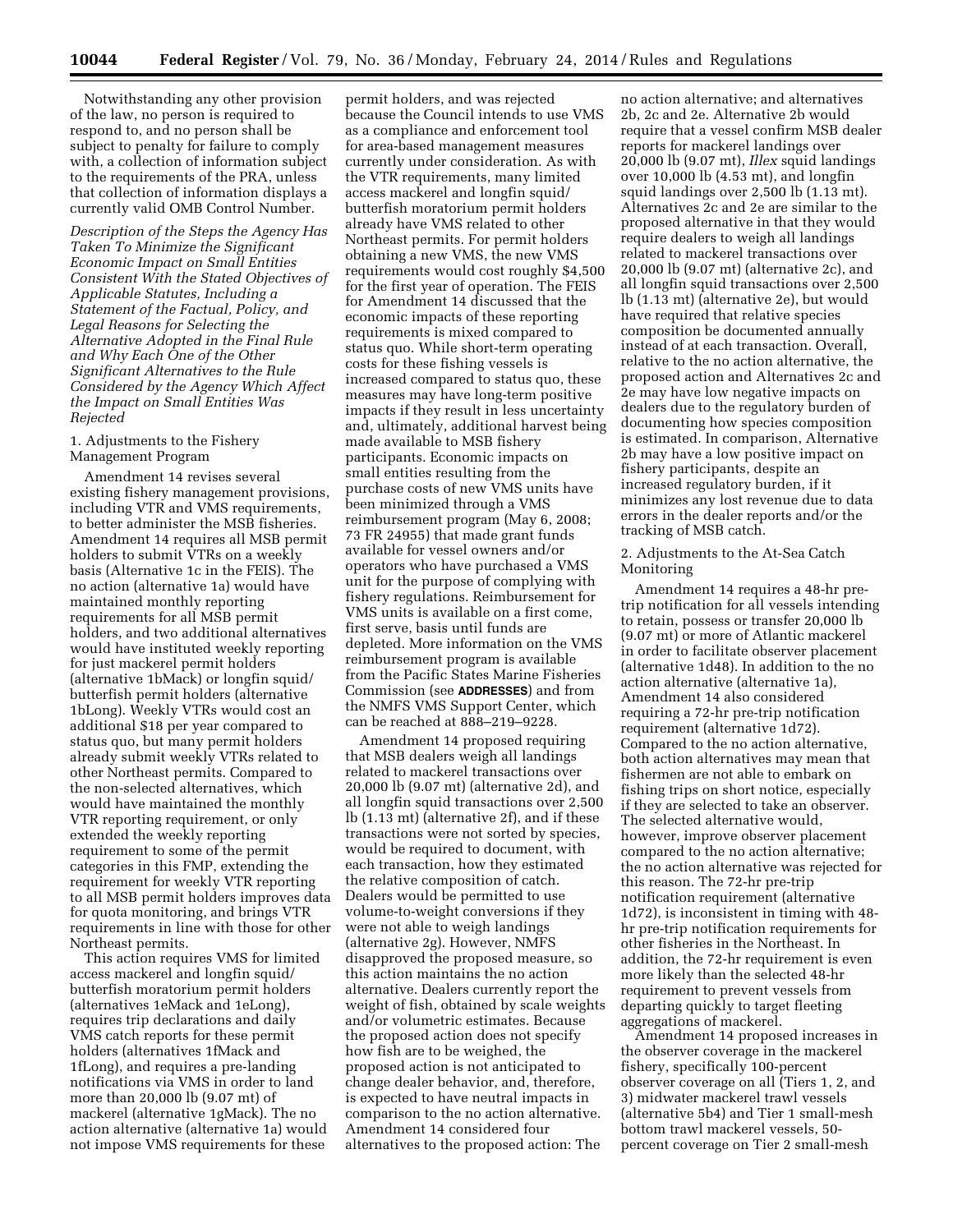bottom trawl mackerel vessels, and 25 percent on Tier 3 small-mesh bottom trawl mackerel vessels (alternative 5c4), with an industry contribution of \$325 per day (alternative 5f). However, the proposed measure was disapproved, so this action maintains the no action alternative. Amendment 14 considered four alternatives to the proposed coverage level recommendations: The no action alternative (alternative 5a); 25 percent (alternative 5b1), 50-percent (alternative 5b2), and 75-percent (alternative 5b3) coverage levels for all (Tiers 1, 2 and 3) mid-water trawl mackerel vessels; 25-percent (alternative 5c1), 50-percent (alternative 5c2), and 75-percent (alternative 5c3) coverage levels for all (Tiers 1, 2 and 3) smallmesh bottom trawl mackerel vessels; and coverage levels necessary to achieve target coefficients of variation for river herring bycatch using midwater trawl gear (alternatives 5e1 and 5e2) and small-mesh bottom trawl gear (5e3 and 5e4). Additionally, Amendment 14 considered a phased-in industry funding option (5g) that would shift the cost of the at-sea portion of observer coverage from NMFS to the industry over a 4-yr period. The specific coverage levels under the no action alternative and the 5e alternatives are unknown at this time, because they would depend on an analysis of fishery data from previous years, but coverage levels under these alternatives are expected to be less than 100 percent. Compared to the no action alternative, the proposed \$325 contribution per day would increase daily trip costs by 9 percent for single midwater trawl mackerel vessels, 12 percent for paired midwater trawl mackerel vessels, and 20 percent for small-mesh bottom trawl vessels. In general, higher coverage levels, which would result in higher increases in daily costs for fishery participants, would have a negative economic impact on fishery participants, potentially resulting in less effort and lower catch. In the long-term, increased monitoring and improved data collections for the mackerel fishery may translate to improved management of the mackerel fishery that would benefit fisheryrelated businesses and communities.

Amendment 14 requires limited access mackerel and longfin squid/ butterfish moratorium permit holders to bring all catch aboard the vessel and make it available for sampling by an observer (alternative 3j). If catch was slipped before it was sampled by an observer, it would count against a slippage cap and require a released catch affidavit to be completed. Amendment 14 proposed that, if the

slippage cap was reached, a vessel would be required to return to port immediately following any additional slippage events (alternative 3l). However, the proposed slippage cap was disapproved and, instead, this action only implements the slippage prohibition and released catch affidavit. Amendment 14 considered the no action alternative, and nine other alternatives to the proposed action. The no action alternative would not establish slippage prohibitions, released catch affidavit requirements, the slippage cap, or trip termination requirements, and was rejected because it was not expected to improve information on catch in the mackerel or longfin squid fisheries or reduce the discarding of catch in these fisheries before it has been sampled. The other non-selected alternatives include various elements of the proposed action. The requirement for mackerel and longfin squid permit holders to complete a released catch affidavit (alternative 3e), a requirement to prohibit mackerel (alternative 3f) and longfin squid (alternative 3g) permit holders from releasing discards before they are bought aboard for sampling were rejected because these requirements were already included in the selected alternative (alternative 3j). Alternatives that included trip termination, including trip terminations requirements after 1 (alternative 3h), 2 (alternative 3i), 5 (alternative 3k), or 10 (alternative 3n) fleet-wide slipped hauls on mackerel or longfin squid vessels carrying observers, individual slippage caps resulting in trip termination (alternative 3p), and a requirement that vessels that terminate a trip would have to take observers on the immediate subsequent trip (alternative 3o), are structures similarly to the proposed trip termination requirement that was disapproved.

Negative impacts associated with all of these alternatives include increased time spent pumping fish aboard the vessel to be sampled by an observer, potential decrease in vessel safety during poor operating conditions, and the administrative burden of completing a released catch affidavit. The penalties associated with slippage vary slightly across the alternatives. The overall impacts of the options that propose trip termination (proposed action) are negative in comparison to the no action alternative. Costs associated with mackerel and longfin squid fishing trips are high, particularly with the current cost of fuel. Trips terminated prematurely could result in unprofitable trips, leaving not only the owners with

debt, but crewmembers without income, and negative impacts on fishery-related businesses and communities. Alternatives 3e and 3j may improve information on catch in the mackerel and longfin squid fisheries by requiring vessels operators to document when and why slippage occurs. Alternatives 3f, 3g, and 3j may improve information by prohibiting catch from being discarded before it was sampled by an observer.

#### 3. Measures To Address River Herring Interactions

Amendment 14 establishes catch caps for river herring (alternative 6b) and shad (alternative 6c) in the mackerel fishery. Two alternatives, the proposed action and the no action, were considered. Compared to the no action alternative, the action alternatives have the possibility of resulting in a closure of the directed mackerel fishery before the mackerel quota is reached. This could result in revenue losses as high as \$15 million based on 2010 ex-vessel prices, depending on how early the fishery is closed. While there is no direct linkage between river herring and shad catch and stock status, a closure that results from a catch cap in the mackerel fishery could limit the fisheries mortality on these stocks, and was the reason why the no action alternative was rejected.

The selected action also includes support for the existing river herring bycatch avoidance program involving SFC, MA DMF, and SMAST. This voluntary program seeks to reduce river herring bycatch with real-time information on river herring distribution and mackerel fishery encounters. This aspect of the selected action has the potential to mitigate some of the negative impacts of the proposed action by developing river herring bycatch avoidance measures in cooperation with the fishing industry.

#### *Small Entity Compliance Guide*

Section 212 of the Small Business Regulatory Enforcement Fairness Act of 1996 states that, for each rule or group of related rules for which an agency is required to prepare a FRFA, the agency will publish one or more guides to assist small entities in complying with the rule, and will designate such publications as ''small entity compliance guides.'' The agency will explain the actions a small entity is required to take to comply with a rule or group of rules. As part of this rulemaking process, a letter to permit holders that also serves as a small entity compliance guide (the guide) was prepared. Copies of this final rule are available from the Greater Atlantic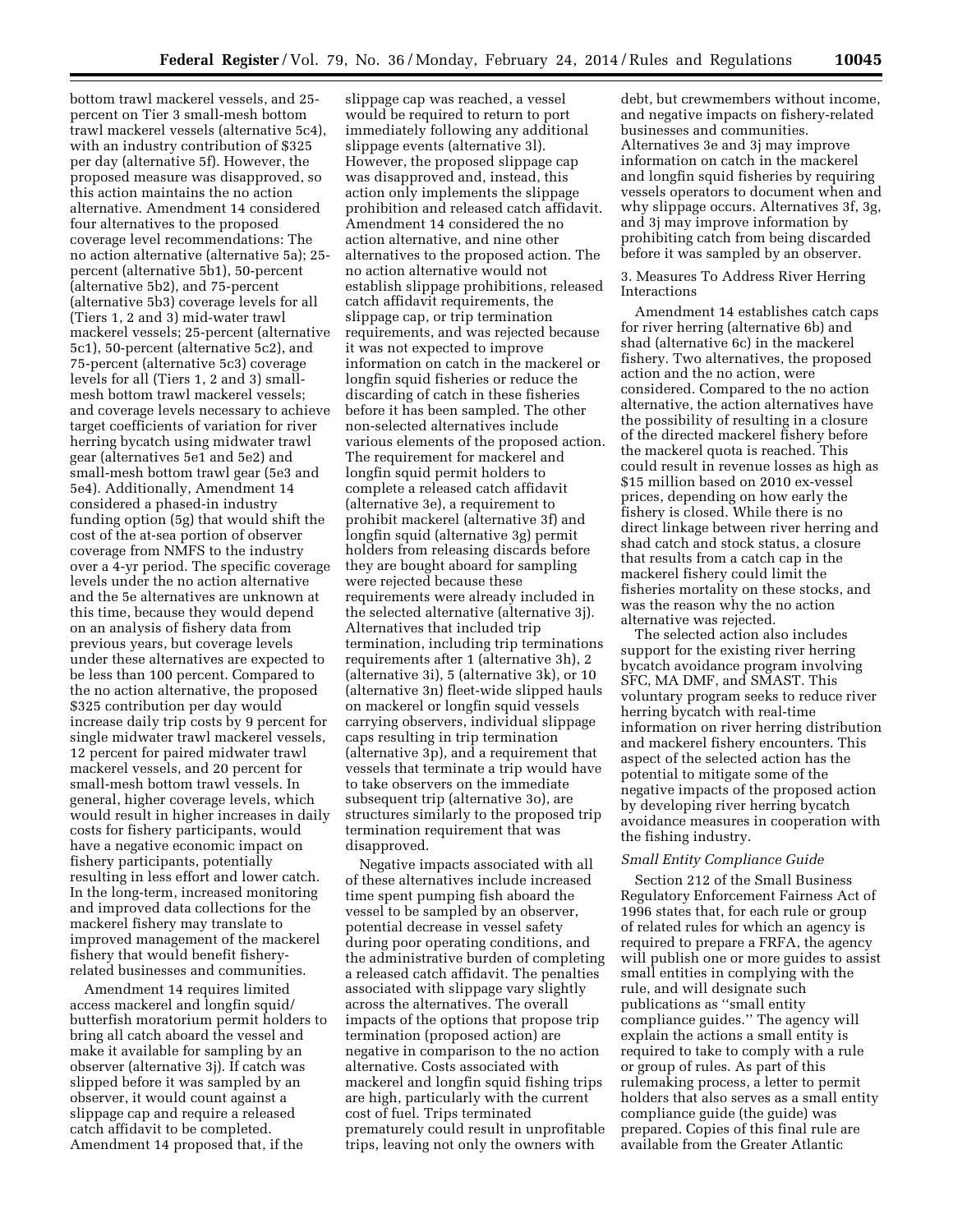Regional Fisheries Office, and the guide (i.e., permit holder letter) will be sent to all holders of permits for the herring fishery. The guide and this final rule will be available upon request.

# **List of Subjects in 50 CFR Part 648**

Fisheries, Fishing, Recordkeeping and reporting requirements.

Dated: February 18, 2014.

## **Samuel D. Rauch III,**

*Deputy Assistant Administrator for Regulatory Programs, National Marine Fisheries Service.* 

For the reasons set out in the preamble, 50 CFR part 648 is amended as follows:

### **PART 648—FISHERIES OF THE NORTHEASTERN UNITED STATES**

■ 1. The authority citation for part 648 continues to read as follows:

**Authority:** 16 U.S.C. 1801 *et seq.* 

■ 2. In § 648.2, the definition of ''Slippage in the Atlantic mackerel and longfin squid fisheries'' is added in alphabetical order to read as follows:

# **§ 648.2 Definitions.**

\* \* \* \* \*

*Slippage in the Atlantic mackerel and longfin squid fisheries* means catch that is discarded prior to being brought aboard a vessel issued an Atlantic mackerel or longfin squid permit and/or prior to making the catch available for sampling and inspection by a NMFSapproved observer. Slippage includes catch released from a codend or seine prior to the completion of pumping catch aboard and catch released from a codend or seine while the codend or seine is in the water. Fish that cannot be pumped and that remain in the net at the end of pumping operations are not considered slippage. Discards that occur at sea after the catch is brought on board and sorted are also not considered slippage.

\* \* \* \* \*

■ 3. In § 648.7, paragraphs (b)(3)(ii) and (b)(3)(iii) are added, and paragraph (f)(2)(i) is revised to read as follows:

### **§ 648.7 Recordkeeping and reporting requirements.**

- \* \* \* \* \*
- (b) \* \* \*
- $(3)^{*}$  \* \*

(ii) *Atlantic mackerel owners or operators.* The owner or operator of a vessel issued a limited access mackerel permit must report catch (retained and discarded) of mackerel daily via VMS, unless exempted by the Regional Administrator. The report must include at least the following information, and

any other information required by the Regional Administrator: Fishing Vessel Trip Report serial number; month, day, and year mackerel was caught; total pounds of mackerel retained and total pounds of all fish retained. Daily mackerel VMS catch reports must be submitted in 24-hr intervals for each day and must be submitted by 0900 hr on the following day. Reports are required even if mackerel caught that day have not yet been landed. This report does not exempt the owner or operator from other applicable reporting requirements of this section.

(iii) *Longfin squid/butterfish moratorium permit owners or operators.*  The owner or operator of a vessel issued a longfin squid/butterfish moratorium permit must report catch (retained and discarded) of longfin squid daily via VMS, unless exempted by the Regional Administrator. The report must include at least the following information, and any other information required by the Regional Administrator: Fishing Vessel Trip Report serial number; month, day, and year longfin squid was caught; total pounds longfin squid retained and total pounds of all fish retained. Daily longfin squid VMS catch reports must be submitted in 24-hr intervals for each day and must be submitted by 0900 hr on the following day. Reports are required even if longfin squid caught that day have not yet been landed. This report does not exempt the owner or operator from other applicable reporting requirements of this section.

 $\star$   $\star$   $\star$ 

- (f) \* \* \*
- $(2) * * * *$

(i) For any vessel not issued a NE multispecies; Atlantic herring permit; or any Atlantic mackerel, longfin squid, *Illex* squid, or butterfish permit; fishing vessel log reports, required by paragraph (b)(1)(i) of this section, must be postmarked or received by NMFS within 15 days after the end of the reporting month. If such a vessel makes no fishing trip during a particular month, a report stating so must be submitted, as instructed by the Regional Administrator. For any vessel issued a NE multispecies permit; Atlantic herring permit; or any Atlantic mackerel, longfin squid, *Illex* squid, or butterfish permit; fishing vessel log reports must be postmarked or received by midnight of the first Tuesday following the end of the reporting week. If such a vessel makes no fishing trip during a reporting week, a report stating so must be submitted and received by NMFS by midnight of the first Tuesday following the end of the reporting week, as instructed by the Regional

Administrator. For the purposes of this paragraph (f)(2)(i), the date when fish are offloaded will establish the reporting week or month the VTR must be submitted to NMFS, as appropriate. Any fishing activity during a particular reporting week (i.e., starting a trip, landing, or offloading catch) will constitute fishing during that reporting week and will eliminate the need to submit a negative fishing report to NMFS for that reporting week. For example, if a vessel issued a NE multispecies permit; Atlantic herring permit; or Atlantic mackerel, longfin squid, *Illex* squid or butterfish permit; begins a fishing trip on Wednesday, but returns to port and offloads its catch on the following Thursday (i.e., after a trip lasting 8 days), the VTR for the fishing trip would need to be submitted by midnight Tuesday of the third week, but a negative report (i.e., a ''did not fish'' report) would not be required for either earlier week.

■ 4. In § 648.10, paragraphs (b)(9),  $(b)(10)$ ,  $(n)$ , and  $(o)$  are added to read as follows:

\* \* \* \* \*

**§ 648.10 VMS and DAS requirements for vessel owners/operators.** 

 $\star$   $\star$   $\star$ (b) \* \* \*

(9) Vessels issued a Tier 1, Tier 2, or Tier 3 limited access Atlantic mackerel permit; or

(10) Vessels issued a longfin squid/ butterfish moratorium permit.

\* \* \* \* \* (n) *Limited access Atlantic mackerel VMS notification requirements.* (1) A vessel issued a limited access Atlantic mackerel permit intending to declare into the mackerel fishery must notify NMFS by declaring a mackerel trip prior to leaving port at the start of each trip in order to harvest, possess, or land mackerel on that trip.

(2) A vessel issued a limited access Atlantic mackerel permit intending to land more than 20,000 lb (9.07 mt) of mackerel must notify NMFS of the time and place of offloading at least 6 hr prior prior to arrival, or, if fishing ends less than 6 hours before arrival, immediately upon leaving the fishing grounds. The Regional Administrator may adjust the prior notification minimum time through publication in the **Federal Register** consistent with the Administrative Procedure Act.

(o) *Longfin squid/butterfish VMS notification requirements.* A vessel issued a longfin squid/butterfish moratorium permit intending to declare into the longfin squid fishery must notify NMFS by declaring a longfin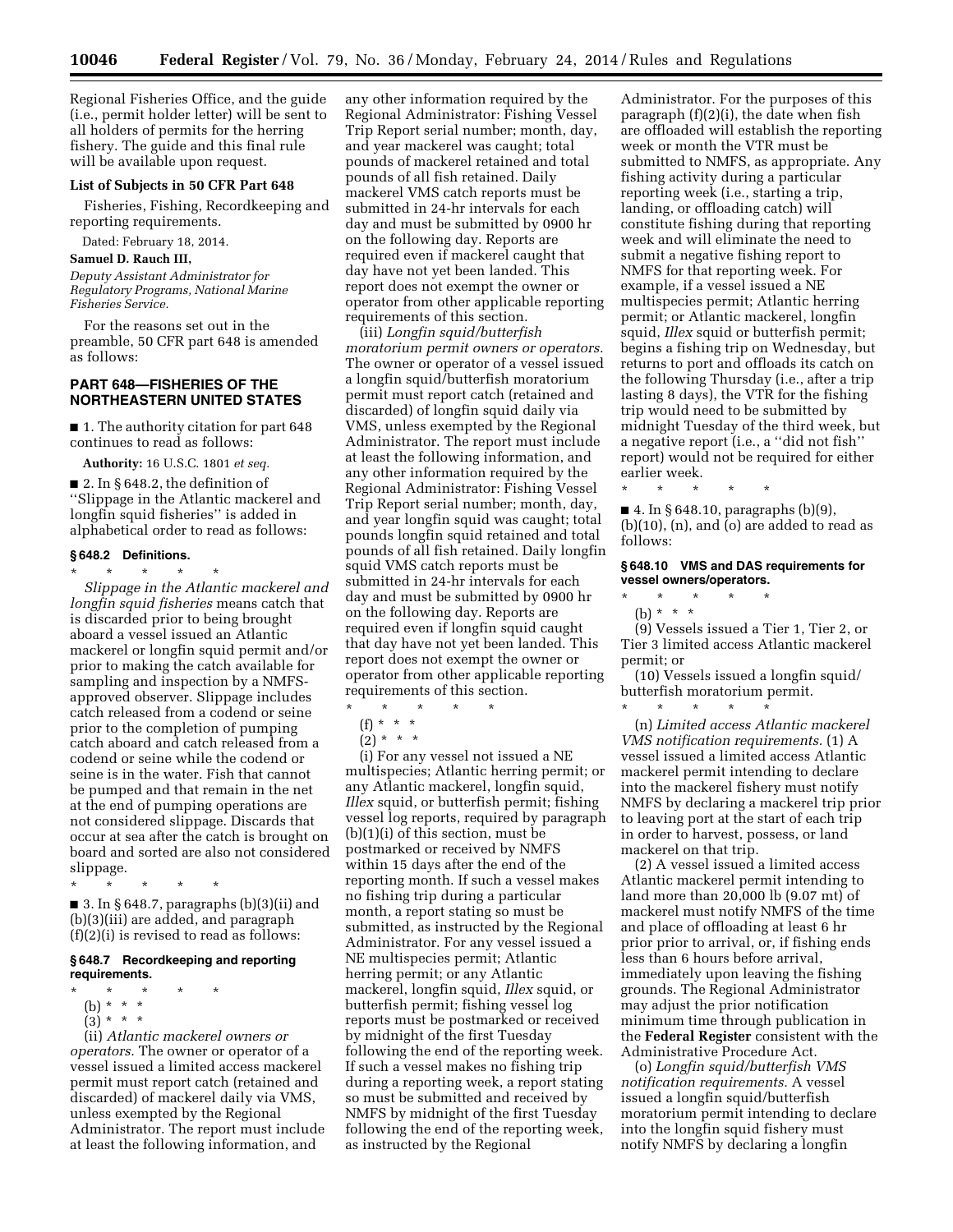squid trip prior to leaving port at the start of each trip in order to harvest, possess, or land longfin squid on that trip.

■ 5. In § 648.11, paragraph (n) is added to read as follows:

### **§ 648.11 At-sea sea sampler/observer coverage.**

\* \* \* \* \* (n) *Atlantic mackerel, squid, and butterfish observer coverage*—(1) *Pretrip notification.* (i) A vessel issued a limited access Atlantic mackerel permit or longfin squid/butterfish moratorium permit, as specified at § 648.4(a)(5)(i), must, for the purposes of observer deployment, have a representative provide notice to NMFS of the vessel name, vessel permit number, contact name for coordination of observer deployment, telephone number or email address for contact; and the date, time, port of departure, gear type (for mackerel trips), and approximate trip duration, at least 48 hr, but no more than 10 days, prior to beginning any fishing trip, unless it complies with the possession restrictions in paragraph (n)(1)(iii) of this section.

(ii) A vessel that has a representative provide notification to NMFS as described in paragraph (i) of this section may only embark on a mackerel or longfin squid trip without an observer if a vessel representative has been notified by NMFS that the vessel has received a waiver of the observer requirement for that trip. NMFS shall notify a vessel representative whether the vessel must carry an observer, or if a waiver has been granted, for the specified mackerel or longfin squid trip, within 24 hr of the vessel representative's notification of the prospective mackerel or longfin squid trip, as specified in paragraph (i) of this section. Any request to carry an observer may be waived by NMFS. A vessel that fishes with an observer waiver confirmation number that does not match the mackerel or longfin squid trip plan that was called in to NMFS is prohibited from fishing for, possessing, harvesting, or landing mackerel or longfin squid except as specified in paragraph (iii) of this section. Confirmation numbers for trip notification calls are only valid for 48 hr from the intended sail date.

(iii) *Trip limits.* (A) A vessel issued a longfin squid and butterfish moratorium permit, as specified in § 648.4(a)(5)(i), that does not have a representative provide the trip notification required in paragraph (a) of this section is prohibited from fishing for, possessing, harvesting, or landing more than 2,500 lb (1.13 mt) of longfin squid per trip at any time, and may only land longfin

squid once on any calendar day, which is defined as the 24-hr period beginning at 0001 hours and ending at 2400 hours.

(B) A vessel issued a limited access mackerel permit, as specified in § 648.4(a)(5)(i), that does not have a representative provide the trip notification required in paragraph (i) of this section is prohibited from fishing for, possessing, harvesting, or landing more than 20,000 lb (9.07 mt) of mackerel per trip at any time, and may only land mackerel once on any calendar day, which is defined as the 24-hr period beginning at 0001 hours and ending at 2400 hours.

(iv) If a vessel issued a longfin squid and butterfish moratorium permit, as specified in  $§ 648.4(a)(5)(i)$ , intends to possess, harvest, or land more than 2,500 lb (1.13 mt) of longfin squid per trip or per calendar day, or a vessel issued a limited access Atlantic mackerel permit, as specified in § 648.4(a)(5)(i), intends to possess, harvest, or land more than 20,000 lb (9.07 mt) of mackerel per trip or per calendar day, and has a representative notify NMFS of an upcoming trip, is selected by NMFS to carry an observer, and then cancels that trip, the representative is required to provide notice to NMFS of the vessel name, vessel permit number, contact name for coordination of observer deployment, and telephone number or email address for contact, and the intended date, time, and port of departure for the cancelled trip prior to the planned departure time. In addition, if a trip selected for observer coverage is cancelled, then that vessel is required to carry an observer, provided an observer is available, on its next trip.

(2) *Sampling requirements for limited access Atlantic mackerel and longfin squid/butterfish moratorium permit holders.* In addition to the requirements in paragraphs (d)(1) through (7) of this section, an owner or operator of a vessel issued a limited access Atlantic mackerel or longfin squid/butterfish moratorium permit on which a NMFSapproved observer is embarked must provide observers:

(i) A safe sampling station adjacent to the fish deck, including: A safety harness, if footing is compromised and grating systems are high above the deck; a safe method to obtain samples; and a storage space for baskets and sampling gear.

(ii) Reasonable assistance to enable observers to carry out their duties, including but not limited to assistance with: Obtaining and sorting samples; measuring decks, codends, and holding bins; collecting bycatch when requested by the observers; and collecting and

carrying baskets of fish when requested by the observers.

(iii) Advance notice when pumping will be starting; when sampling of the catch may begin; and when pumping is coming to an end.

(3) *Measures to address slippage.* (i) No vessel issued a limited access Atlantic mackerel permit or a longfin squid/butterfish moratorium permit and carrying a NMFS-approved observer may release fish from the net, transfer fish to another vessel that is not carrying a NMFS-approved observer, or otherwise discard fish at sea, unless the fish has first been brought on board the vessel and made available for sampling and inspection by the observer, except in the following circumstances:

(A) The vessel operator has determined, and the preponderance of available evidence indicates that, there is a compelling safety reason; or

(B) A mechanical failure precludes bringing some or all of the catch on board the vessel for sampling and inspection; or

(C) The vessel operator determines that pumping becomes impossible as a result of spiny dogfish clogging the pump intake. The vessel operator shall take reasonable measures, such as strapping and splitting the net, to remove all fish that can be pumped from the net prior to release.

(ii) If fish are released prior to being brought on board the vessel, including catch released due to any of the exceptions in paragraphs (n)(3)(i)(A)–(C) of this section, the vessel operator must complete and sign a Released Catch Affidavit detailing the vessel name and permit number; the VTR serial number; where, when, and for what reason the catch was released; the estimated weight of each species brought on board (if only part of the tow was released) or released on that tow. A completed affidavit must be submitted to NMFS within 48 hr of the end of the trip.

■ 6. In § 648.14, paragraphs  $(g)(2)(v)$ through (vii) are added to read as follows:

#### **§ 648.14 Prohibitions.**

# \* \* \* \* \*

- (g) \* \* \*
- $(2) * * * *$

(v) *Reporting requirements in the limited access Atlantic mackerel and longfin squid/butterfish moratorium fisheries.* (A) Fail to declare via VMS into the mackerel or longfin squid/ butterfish fisheries by entering the fishery code prior to leaving port at the start of each trip to harvest, possess, or land Atlantic mackerel or longfin squid, if a vessel has been issued a Limited Access Atlantic mackerel permit or